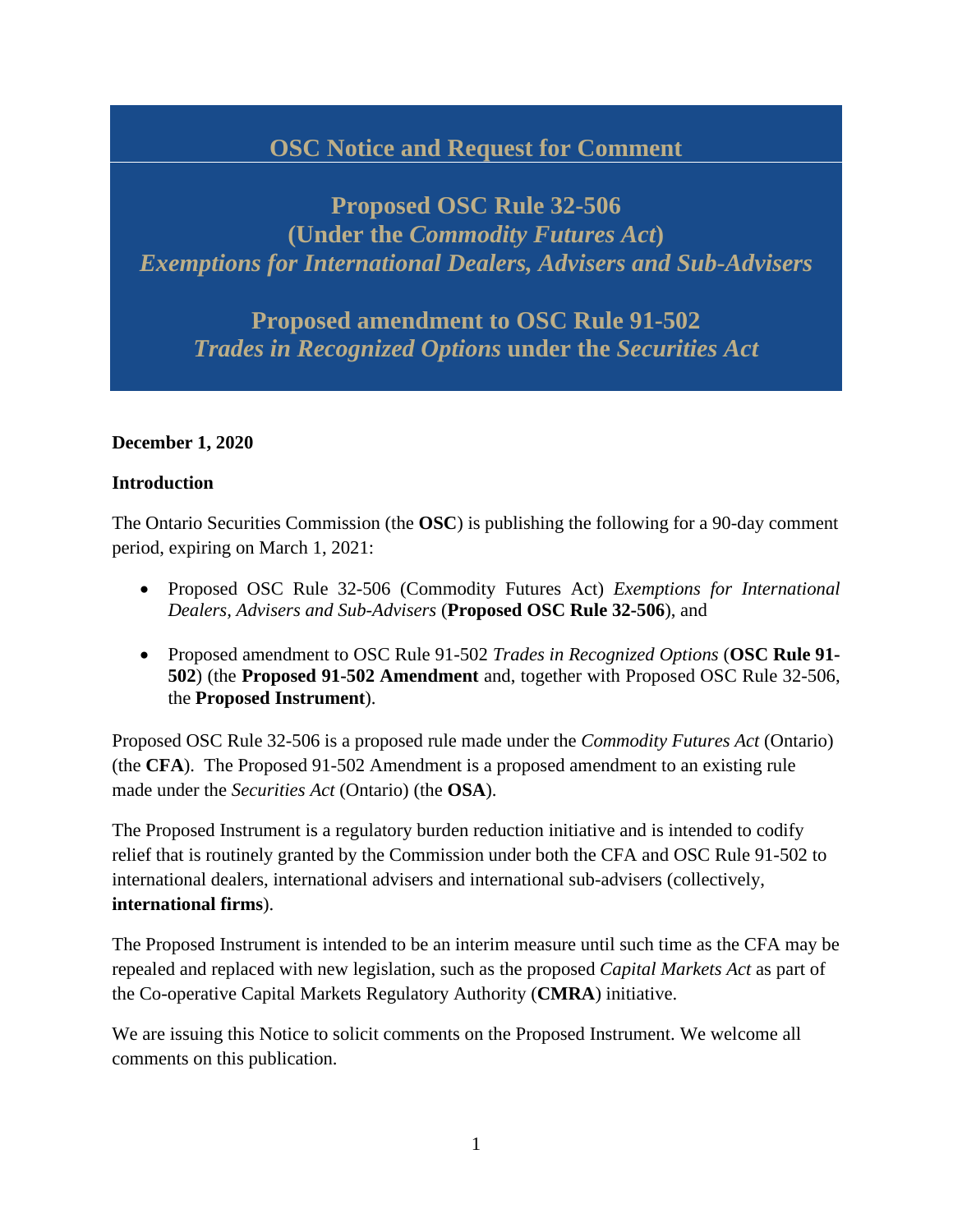# **Substance and Purpose**

The substance and purpose of the Proposed Instrument is to codify in a rule certain exemptions from the registration requirements in the CFA that are routinely granted by the Commission to international firms on an application basis. These applications also sometimes include a request for an exemption from the options proficiency requirements in OSC Rule 91-502 that may otherwise be applicable to international firms and their representatives.

The Proposed Instrument codifies relief that is now granted on a routine basis in order to

- enhance institutional investor access to international options and futures markets and thereby reduce regulatory costs for such investors, and
- reduce regulatory burden by eliminating the need for international firms to file applications for exemptive relief.

The exemptions in the Proposed Instrument are generally consistent with the exemptions contained in recent decisions but have been streamlined slightly to remove certain terms and conditions that we have concluded are no longer justified on cost-benefit grounds. (The changes from recent decisions and the reasons for the changes are summarized below.)

OSC staff will continue to consider on a case-by-case basis applications for exemptive relief by international firms and other market participants that raise novel issues or that indicate that the standard set of terms and conditions set out in the Proposed Instrument are not appropriate for the applicant's business model or institutional client base.

The Proposed Instrument is one of the burden reduction initiatives identified in the OSC Report entitled *Reducing Regulatory Burden in the Capital Markets* and published on November 19, 2019 (the **OSC Burden Reduction Report**). Specifically, this matter relates to the following Decisions and Recommendations discussed in the OSC Burden Reduction Report:

- R-27 Develop a rule that exempts international dealers, advisers and sub-advisers from registration under the CFA (Page 67 of the Report)
- D-18 Review the application of proficiency requirements, relating to registered and exempt advising representatives when advising in recognized options, and consider providing clarification (Page 81 of the Report)

Please see below for a discussion of the anticipated costs and benefits of the Proposed Instrument.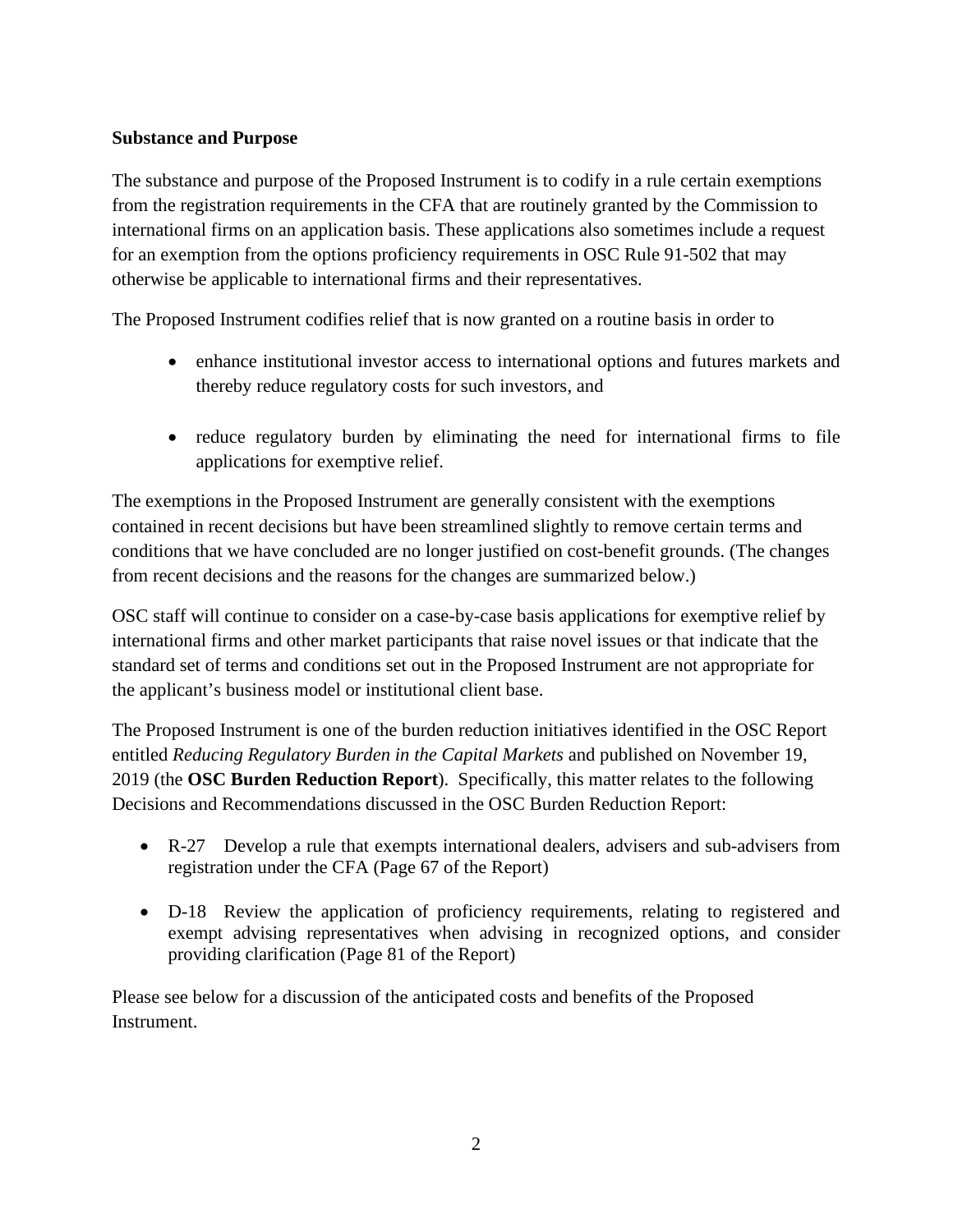# **Background**

### *Overview of regulatory regime in Ontario*

Generally, under the CFA, no person may trade<sup>1</sup> in a commodity futures contract or a commodity futures option (collectively, a **contract**) 2 unless the person is registered as a dealer [*Futures Commission Merchant*], or as a representative or as a partner or officer of the dealer and is acting on behalf of such dealer, or an exemption from the registration requirement is available.

Similarly, under the CFA, no person may act as an adviser<sup>3</sup> unless such person is registered as an adviser or is registered as a representative or as a partner or officer of the adviser and is acting on behalf of such adviser, or an exemption from the registration requirement is available.

The CFA contains certain exemptions from the adviser registration requirement in s. 31 of the CFA and certain exemptions from the dealer registration requirement in s. 32 of the CFA. Additional registration exemptions can be found in the General Regulation under the CFA and under certain rules made under the CFA including the following:

- Section 44 of the CFA General Regulation<sup>4</sup>
- OSC Rule 32-504 *Advisory Registration Exemption (Commodity Futures Act)*

# *Absence of codified exemptions for international firms under the CFA*

In contrast to the regulatory regime for securities, the regulatory regime for contracts that trade on exchanges does not include a standardized set of exemptions for international firms that deal only with institutional clients.

"commodity futures contract" means a contract to make or take delivery of a specified quantity and quality, grade or size of a commodity during a designated future month at a price agreed upon when the contract is entered into on a commodity futures exchange pursuant to standardized terms and conditions set forth in such exchange's by-laws, rules or regulations;

"commodity futures option" means a right, acquired for a consideration, to assume a long or short position in relation to a commodity futures contract at a specified price and within a specified period of time and any other option of which the subject is a commodity futures contract;

 $3$  See s. 22(1)(b) of the CFA. An "adviser" means a person or company engaging in or holding himself, herself or itself out as engaging in the business of advising others as to trading in contracts.

<sup>&</sup>lt;sup>1</sup> See s. 22(1)(a) of the CFA.

 $2^{\circ}$  These terms are defined in the CFA as follows:

<sup>&</sup>quot;contract" means any commodity futures contract and any commodity futures option;

<sup>4</sup> R.R.O. 1990, Reg. 90: GENERAL under *Commodity Futures Act*, R.S.O. 1990, c. C.20.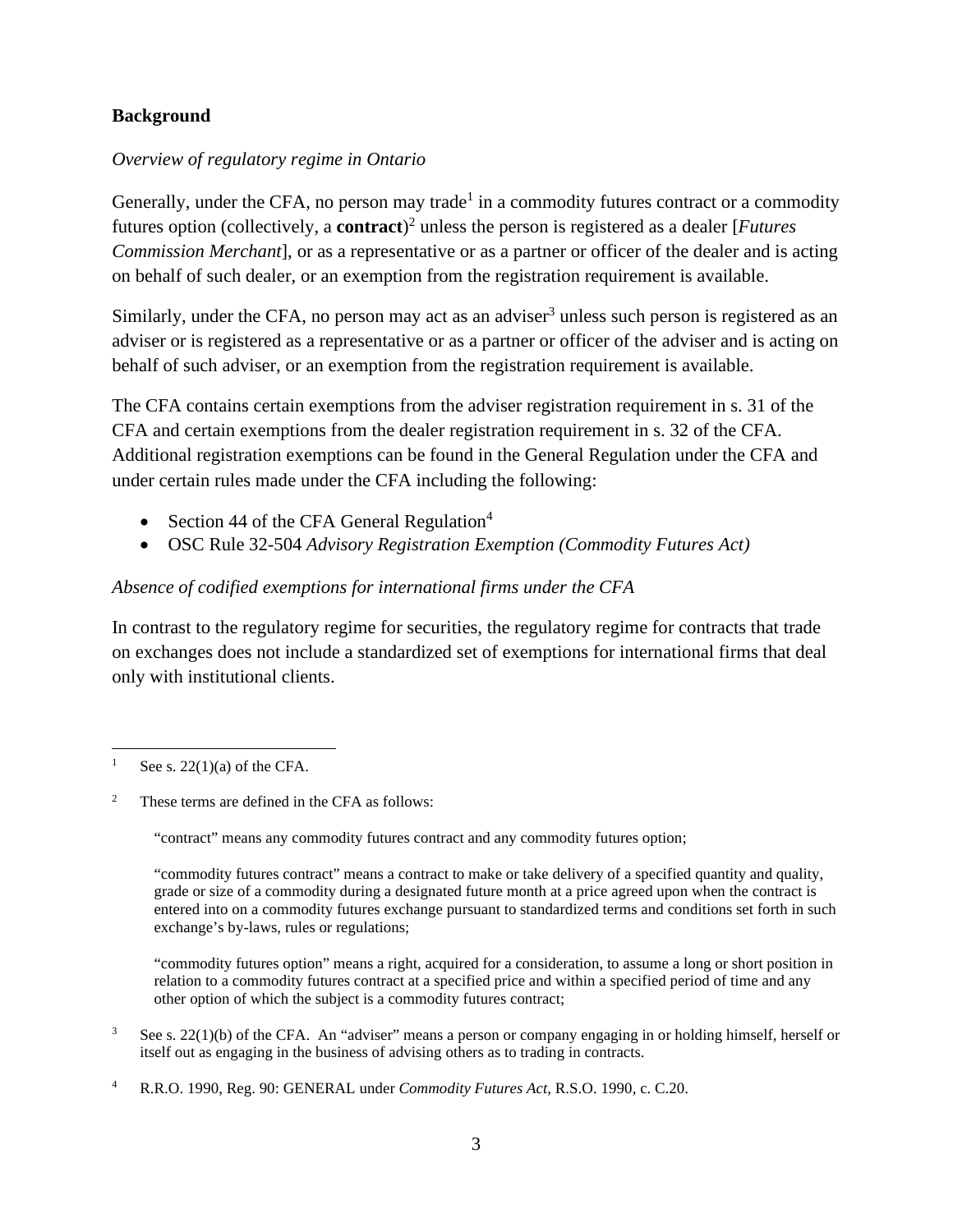Specifically, there is no set of exemptions under the CFA comparable to the following exemptions in National Instrument 31-103 *Registration Requirements, Exemptions and Ongoing Registrant Obligations* (**NI 31-103**) for international firms that deal with institutional clients in relation to securities (collectively, the **NI 31-103 international firm exemptions**):

- section 8.18 [*international dealer*]
- section 8.26 [*international adviser*]
- section 8.26.1 [*international sub-adviser*]

Consequently, international firms that wish to provide trading or advisory services to institutional clients in relation to contracts that trade on foreign exchanges (**foreign contracts**) are generally required to file applications for relief with the OSC by analogy to these exemptions in NI 31-103. These applications also sometimes include a request for an exemption from the options proficiency requirements in OSC Rule 91-502 that may otherwise be applicable to the international firms and their representatives.

The exemptions in the Proposed Instrument are intended to eliminate the need for international firms to file these applications for relief.

# *Minor differences between the NI 31-103 exemptions and CFA exemptive relief decisions*

There are a number of minor differences in the terms and conditions of the NI 31-103 international firm exemptions and the terms and conditions of exemptive relief orders that are granted under the CFA. In part, this is because there are a number of differences between the registration regime and the scheme of exemptions under the OSA and the CFA.

In addition, over the last few years, OSC staff together with staff in the other Canadian Securities Administrators (**CSA**) jurisdictions have been examining more closely the trading and advising activities of international firms vis-à-vis Canadian investors in connection with exchange-traded and over-the-counter (**OTC**) derivatives. The enhanced focus on these products and markets reflects both ongoing work by the OSC and CSA in developing a modernised and harmonised regime for derivatives as well as the identification by OSC staff of certain market practices and interpretations of requirements and exemptions under the CFA by international firms that staff believe are contrary to the public interest (including improper use of the "unsolicited trade" exemption and the "hedger" exemption in the CFA).<sup>5</sup>

For these reasons, staff have typically requested certain representations and conditions in exemptive relief decisions granted under the CFA that are not present in the corresponding

<sup>5</sup> For an example of some of these concerns, please see OSC Staff Notice 33-744 – *Availability of registration exemptions to foreign dealers in connection with trades in options and futures contracts under the Commodity Futures Act* (Ontario), available at https://www.osc.gov.on.ca/en/SecuritiesLaw\_sn\_20140918\_33- 744\_availability-registration-exemptions-foreign.htm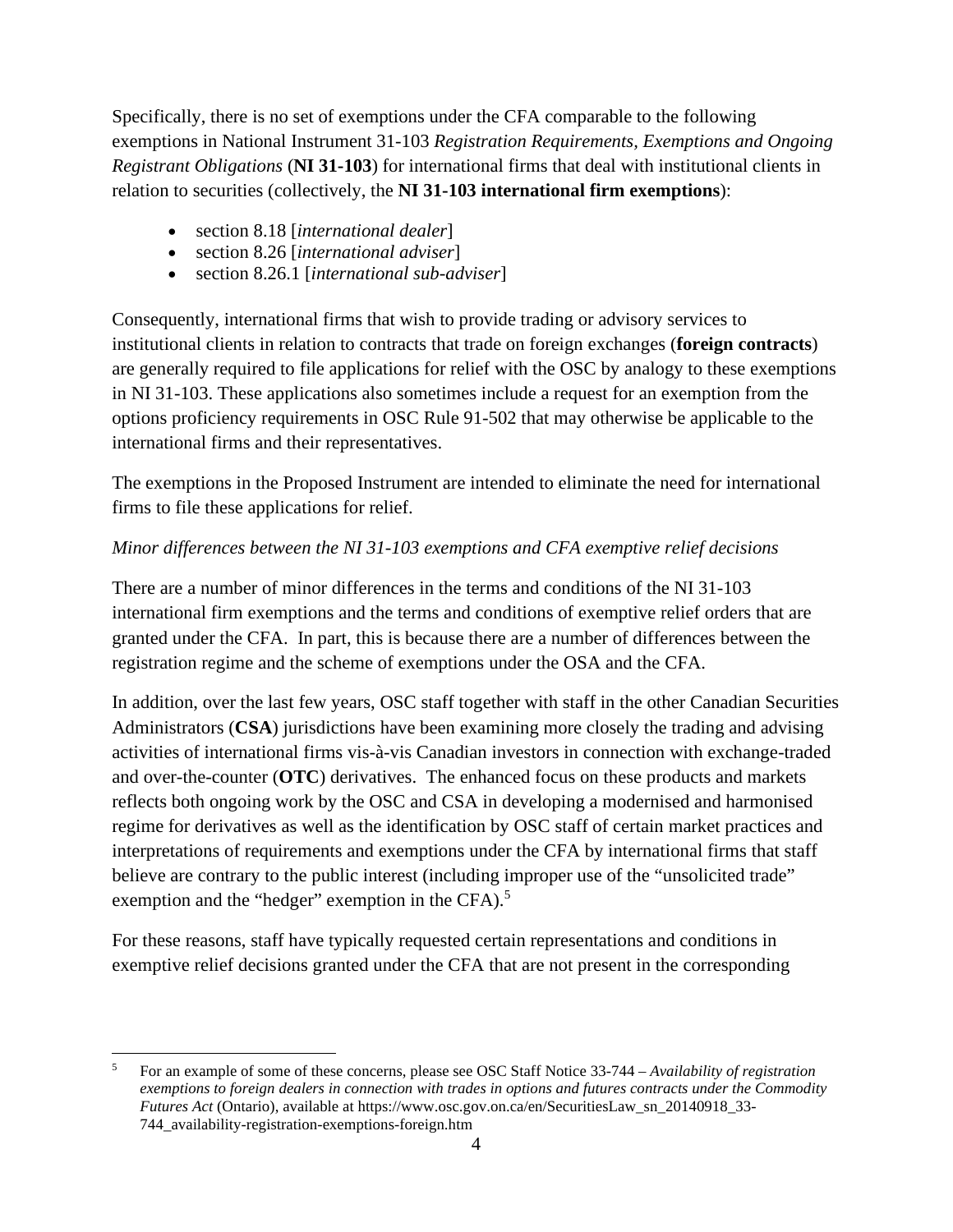exemptions in NI 31-103. In addition, these decisions have also included sunset clauses in these decisions as the form and content of these decisions have continued to evolve.

However, based on our experience with recent applications for relief, we are now satisfied that we can codify this relief on the basis of a "standard" set of terms and conditions in order to eliminate frequently occurring applications for relief. We also propose to eliminate certain terms and conditions that are currently found in the exemptive relief orders. Based on our experience with these applications and discussions with counsel in relation to the international firms' experience in complying with these terms and conditions, we recommend removing these conditions on cost-benefit grounds. These changes are explained below.

# *Minor changes to current standard form of exemptive relief decisions*

As noted above, the exemptions in the Proposed Instrument generally reflect the standard terms and conditions of such decisions but have been streamlined to remove certain terms and conditions.

The changes from the recent standard form of exemptive relief decisions are as follows:

- Recent decisions have generally included a condition that the international firm only trade with or advise clients that are "permitted clients" as defined in NI 31-103. The Proposed Instrument includes a definition of "CFA permitted client" that includes any person or company that is a "permitted client" as defined NI 31-103 but also includes certain additional categories, including the following:
	- o a person or company registered under the commodity futures or derivatives legislation of a jurisdiction of Canada as an adviser or dealer; (clause (d.1)),
	- o a family trust established by a permitted client that meets certain criteria (clause (o.1)), and
	- o an individual who, together with a spouse and/or a family trust that meets the criteria in clause (o.1), beneficially owns net financial assets that exceed \$5 million (clause  $(0.2)$ ).<sup>6</sup>
- Certain references to "securities legislation" in the definition of "permitted client" in NI 31-103 have been replaced with "securities, commodity futures or derivatives legislation" in the definition of "CFA permitted client" in the Proposed Instrument.

The additional categories of CFA permitted clients as described in clauses (o.1) and (o.2) are consistent with exemptive relief granted by the Commission in *Re J.P. Morgan Securities LLC* dated November 18, 2019, at http://www.osc.gov.on.ca/en/SecuritiesLaw\_ord\_20191121\_214\_jp-morgan-securities.htm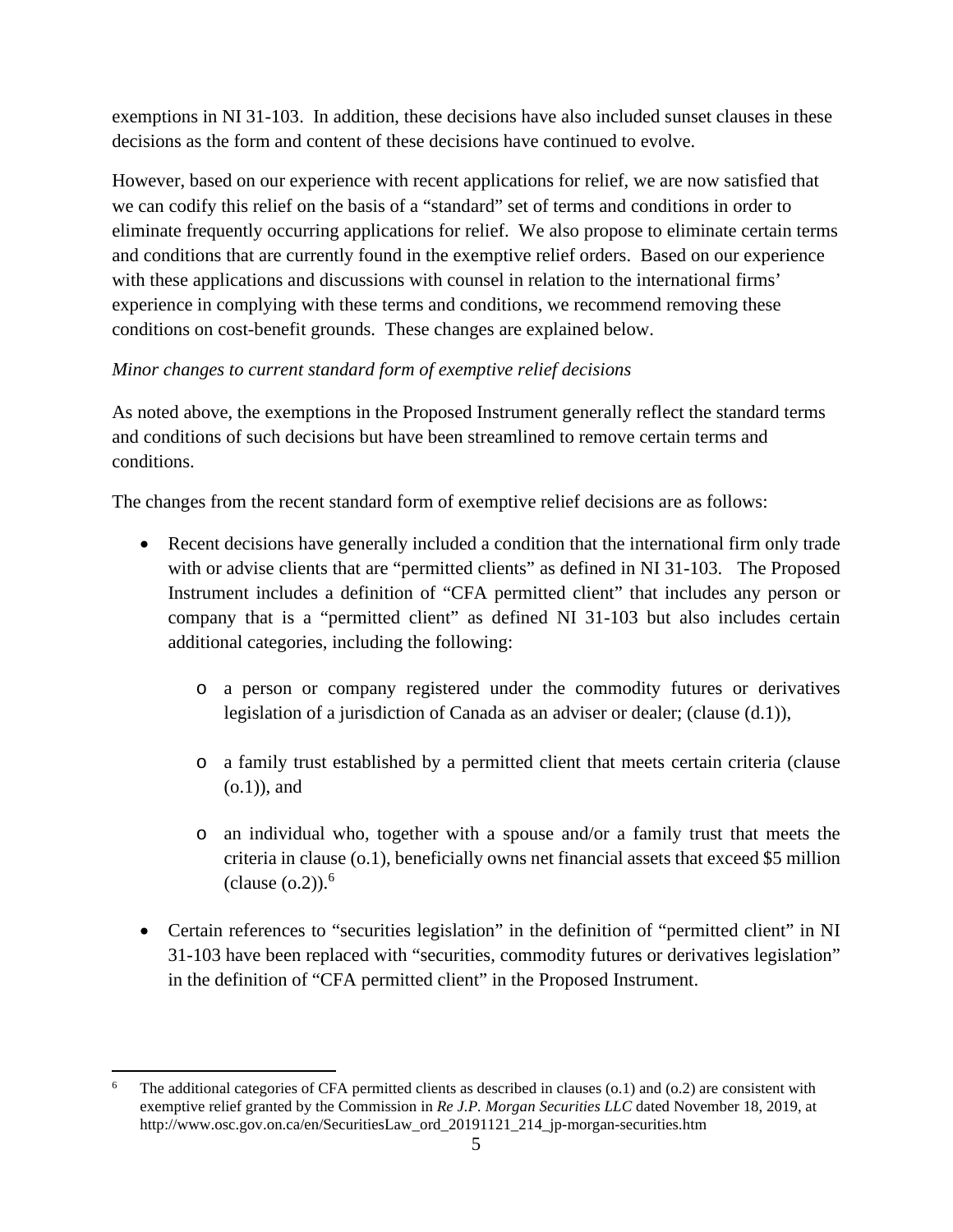- Recent decisions have generally included a condition that the international firm notify the Commission of any regulatory action in respect of the applicant firm or predecessors or specified affiliates of the applicant firm by completing and filing a notice set out in an appendix to the decision. The required disclosure is generally similar to the disclosure required of registered firms by Part 7 of Form 33-109F6 *Registration Information* (**Form 33-109F6**). The condition may allow the applicant firm to satisfy this disclosure requirement by filing a notice that incorporates by reference certain disclosure made by the firm in its home jurisdiction.
- Based on our experience with these applications and discussions with counsel in relation to the international firms' experience in complying with these terms and conditions, we have decided not to include this condition as a condition of the exemptions in the Proposed Instrument since
	- o there is no corresponding notification requirement in the exemptions for international firms in NI 31-103; and
	- o we have been advised by applicant firms that compliance with this condition may result in significant additional regulatory burden, since it may require substantial amounts of regulatory disclosure that is already publicly available being reformatted and restated to comply with the form requirements of NI 33-109 and the appendix to the decision.

Even if staff were not receiving such notifications from international firms, staff would still be able to obtain the necessary information. International firms that rely on these exemptions are "market participants" under the CFA. They are therefore required by sections 14 and 14.1 of the CFA to keep, and to produce when requested, relevant books and records. In addition, in many cases the relevant information is readily available to staff through regulatory disclosure websites such as the FINRA BrokerCheck system or the NFA Background Affiliation Status Information Center (BASIC) disclosure system.

Accordingly, after further consideration, OSC staff accept that the costs of requiring this notification outweigh the benefits and that these costs may deter international firms providing trading or advising services to institutional clients in Canada.

 Certain drafting changes have been made to the international dealer, international adviser and international sub-adviser exemptions in the Proposed Instrument to make them more consistent with the drafting of the corresponding exemptions in NI 31-103.

#### **Summary of Proposed OSC Rule 32-506**

The Proposed Instrument includes the following exemptions: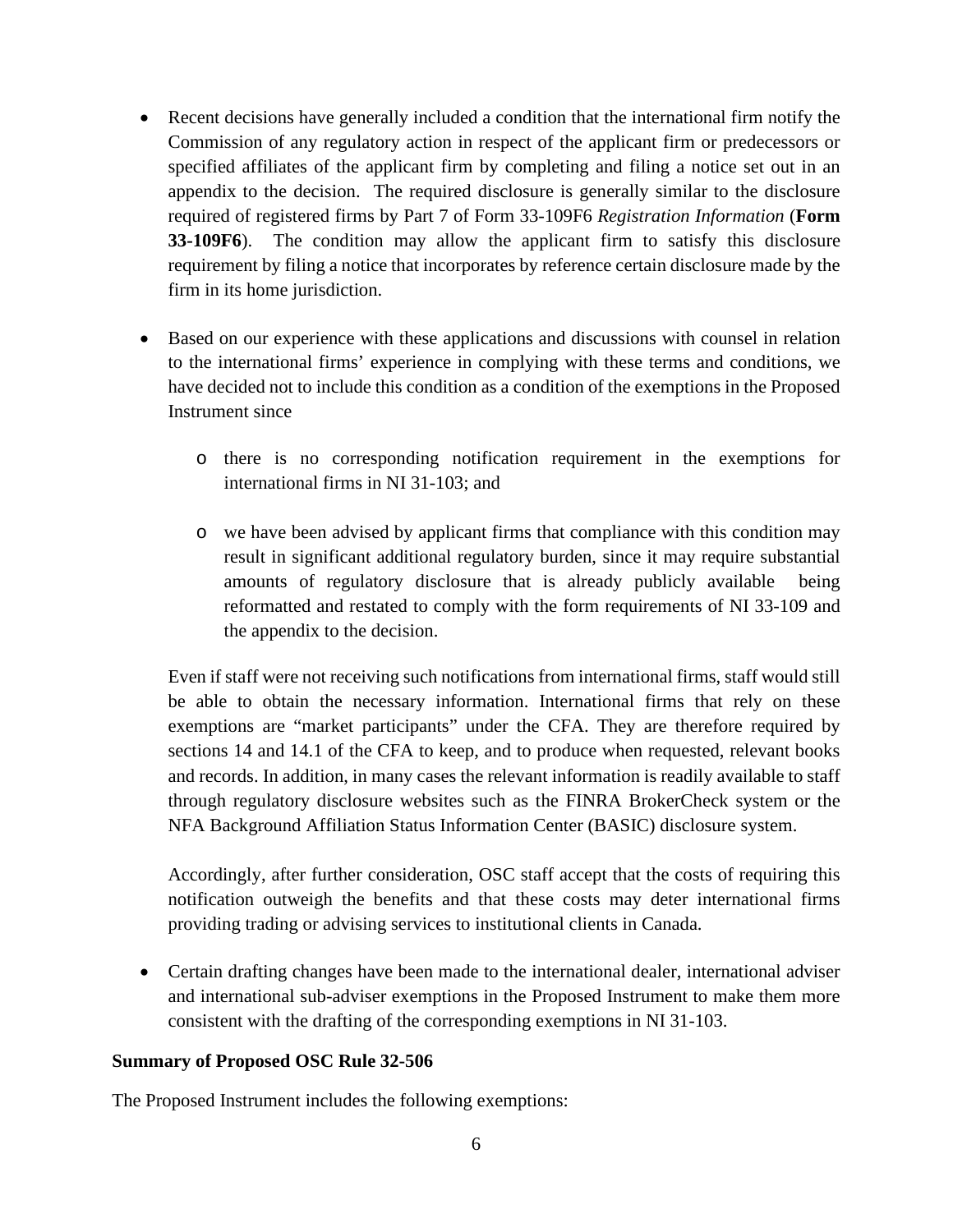# PART 2 DEALER REGISTRATION EXEMPTIONS

- o Section 3 [*Dealer registration exemption International dealer*]
- o Section 4 [*Dealer registration exemption CFA permitted client of an international dealer*]
- o Section 5 [*Exemption from the trading restrictions in the CFA*]
- PART 3 ADVISER REGISTRATION EXEMPTIONS
	- o Section 7 [*Adviser registration exemption International adviser*]
	- o Section 8 [*Adviser registration exemption International sub-adviser*]
- FORM 32-506F1 SUBMISSION TO JURISDICTION AND APPOINTMENT OF AGENT FOR SERVICE

Proposed OSC Rule 32-506 is set out in Annex A.

#### **Summary of the Proposed 91-502 Amendment**

*Proficiency requirements in OSC Rule 91-502* 

Section 3.1 of OSC Rule 91-502 generally requires a person or company that wishes to trade a recognized option (as defined in OSC Rule 91-502) as agent for a client or give advice to a client in respect of a recognized option to have successfully completed the Derivatives Fundamentals and Options Licensing Course.<sup>7</sup>

The proficiency requirements in OSC Rule 91-502 are in addition to the proficiency requirements applicable to registered individuals in Part 3 [*Registration Requirements – Individuals* of NI 31-103. For example, an individual who applies for registration as an advising representative (portfolio manager) and who is proposing to advise a fund that will focus on options trading strategies is generally required to meet the specific options proficiency requirements of OSC Rule 91-502 in addition to the general proficiency requirements in NI 31- 103. The options proficiency requirements of OSC Rule 91-502 are generally similar to the

<sup>7</sup> Section 3.1 of OSC Rule 91-502 provides as follows:

**<sup>3.1</sup> Proficiency Requirements** - No person shall trade as agent in, or give advice in respect of, a recognized option unless he or she has successfully completed the Canadian Options Course.

The Canadian Options Course no longer exists. However, OSC Rule 91-502 defines the term as follows:

<sup>&</sup>quot;Canadian Options Course" means the course prepared and conducted by The Canadian Securities Institute and so named by that Institute on the date that this Rule comes into force and every predecessor to that course and every successor to that course that does not significantly narrow a subject matter;".

The Derivatives Fundamentals and Options Licensing Course is the successor course to this course. The Proposed Amendment includes an amendment to reflect this course name change.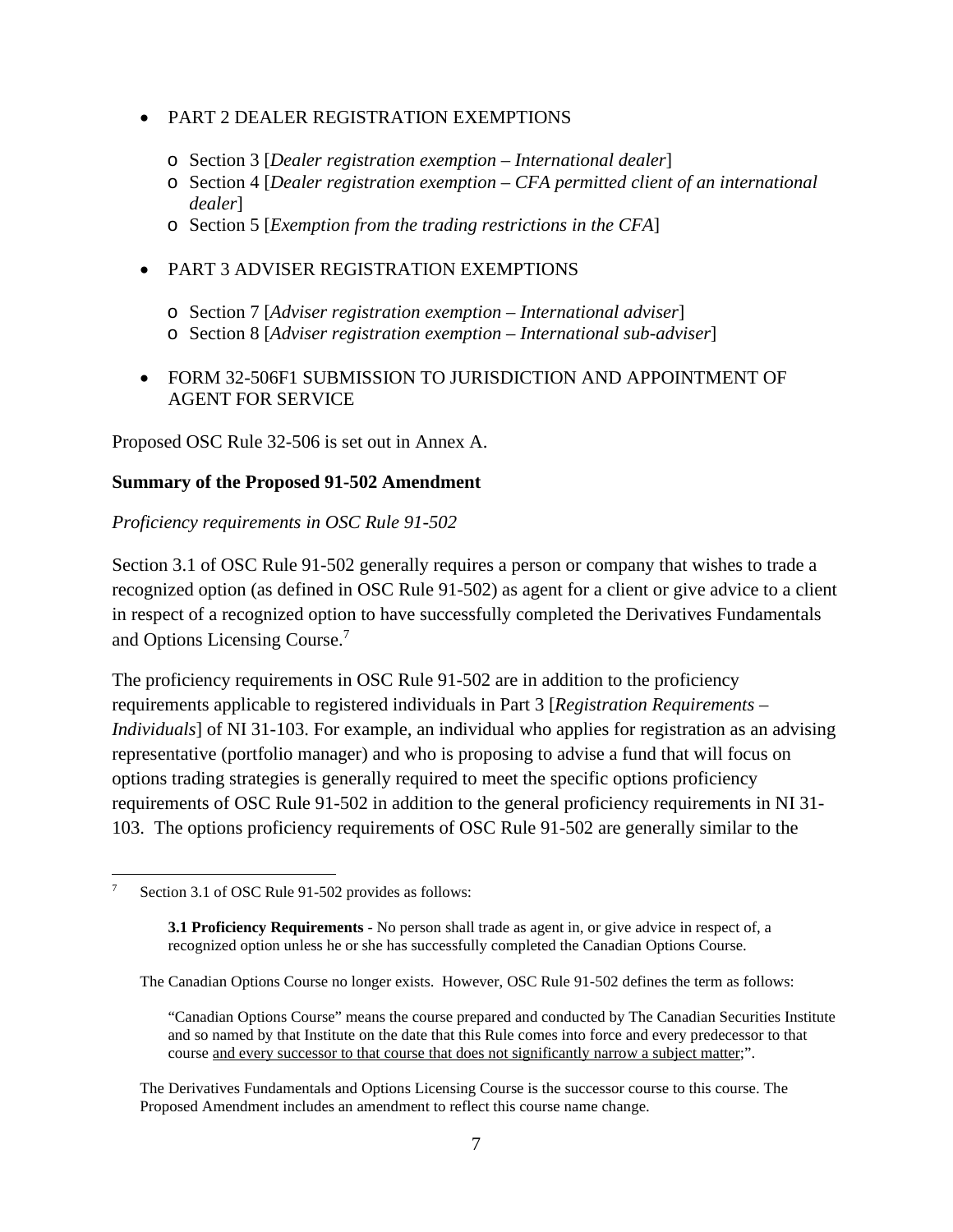options proficiency requirements applicable to registered representatives of investment dealers who deal with customers in options.<sup>8</sup>

Historically, there has been some uncertainty as to whether the options proficiency requirements in OSC Rule 91-502 also apply to representatives of international firms when trading with or advising permitted clients in reliance on registration exemptions under NI 31-103 or exemptive relief orders under the CFA and it is relatively common for applicants to seek exemptive relief from this requirement in exemptive relief decisions.

The Proposed Amendment to OSC Rule 91-502 is intended to provide an exemption from the proficiency requirement in section 3.1 of OSC Rule 91-502 in connection with advice relating to options that trade on foreign exchanges to permitted clients or trades in such foreign options to, with or on behalf of permitted clients if the person or company is in compliance with the terms of the exemption from the dealer or adviser registration requirement.

The Proposed Amendment to OSC Rule 91-502 is set out in Annex B.

# **Anticipated Costs and Benefits of Proposed OSC Rule 32-506**

We believe the Proposed Instrument, if adopted, will have the following benefits to international firms and to institutional investors that rely upon the trading and advisory services of such firms:

- it will have the effect of enhancing institutional investor choice and thereby reduce costs for institutional investors, since institutional investors will now be able to receive services from any international firm that is appropriately registered in its home jurisdiction and meets the other conditions of the exemptions in the rule, and will not be limited to those international firms that have taken the additional step of applying for and obtaining discretionary relief orders;
- it will eliminate the need for international dealers, advisers and sub-advisers to have to make individual applications for exemptive relief under the CFA in order to be able to benefit from the exemptions, thereby eliminating the need to pay application fees and associated legal counsel fees (which in some cases may otherwise be passed on to the firm's Canadian institutional clients);
- it will respond to stakeholder comments that the OSC and the CSA should propose amendments to their legislation to introduce an international dealer, international adviser and international sub-adviser exemption for international firms similar to the exemptions for international firms in Sections 8.18, 8.26 and 8.26.1 of NI 31-103;<sup>9</sup> and

See Section 8 of IIROC Rule 2900.

<sup>9</sup> See letter dated March 8, 2013 from the Investment Industry Association of Canada (**IIAC**) to the CSA Derivatives Committee. A copy of this letter can be found at the following link under the date March 8, 2013: http://iiac.ca/resources/submissions/ OSC staff published OSC Staff Notice 33-744 *Availability of registration*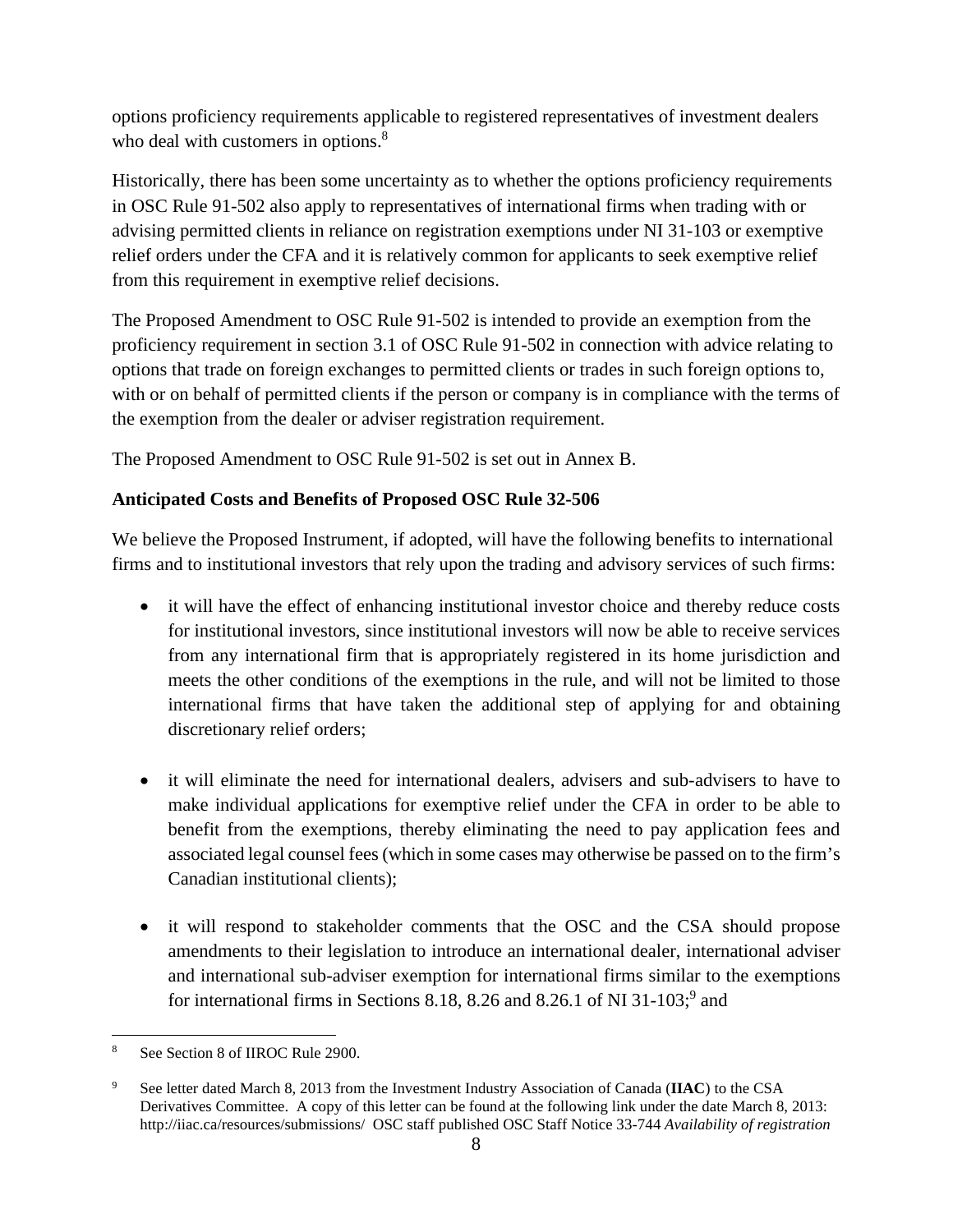it should help standardize the terms and conditions of the international firm exemptions and eliminate certain terms and conditions that are currently found in discretionary relief orders.

Please refer to to the separate Cost-Benefit Analysis set out as Annex C for additional information about the anticipated benefits from this initiative.

### **Unpublished Materials**

In developing the Proposed Instrument, we have not relied on any significant unpublished study, report or other written materials.

### **Impact on Investors of Proposed OSC Rule 32-506**

We anticipate that the Proposed Instrument will have the effect of enhancing institutional investor choice and thereby reduce costs for institutional investors, since institutional investors will now be able to receive services from any international firm that is appropriately registered in its home jurisdiction and meets the other conditions of the exemptions in the rule, and will not be limited to those international firms that have applied for and obtained discretionary relief orders.

### **Impact on existing decisions granted by the Commission**

As noted above, the current standard form of exemptive relief decision typically includes a sunset clause of up to five years. An example of the current standard form of sunset clause is as  $follows:<sup>10</sup>$ 

This Decision will terminate on the earliest of:

- (a) such transition period as provided by operation of law, after the effective date of the repeal of the CFA;
- (b) such transition period as provided by operation of law, after the coming into force of any amendments to Ontario commodity futures law or Ontario securities law (as defined in the OSA) that affect the dealer registration requirements in the CFA; and
- (c) five years after the date hereof.

The Proposed Instrument, if made as a rule by the Commission and approved by the Minister in accordance with Part XV of the CFA, will represent an "amendment… to Ontario commodity futures law … that affects the dealer registration requirements in the CFA". Consequently, any

*exemptions to foreign dealers in connection with trades in options and futures contracts under the Commodity Futures Act (Ontario)* (**OSC Staff Notice 33-744**) in September 2014 in response to this letter.

<sup>10</sup> See *Re HSBC Securities (USA) Inc.* dated January 24, 2020.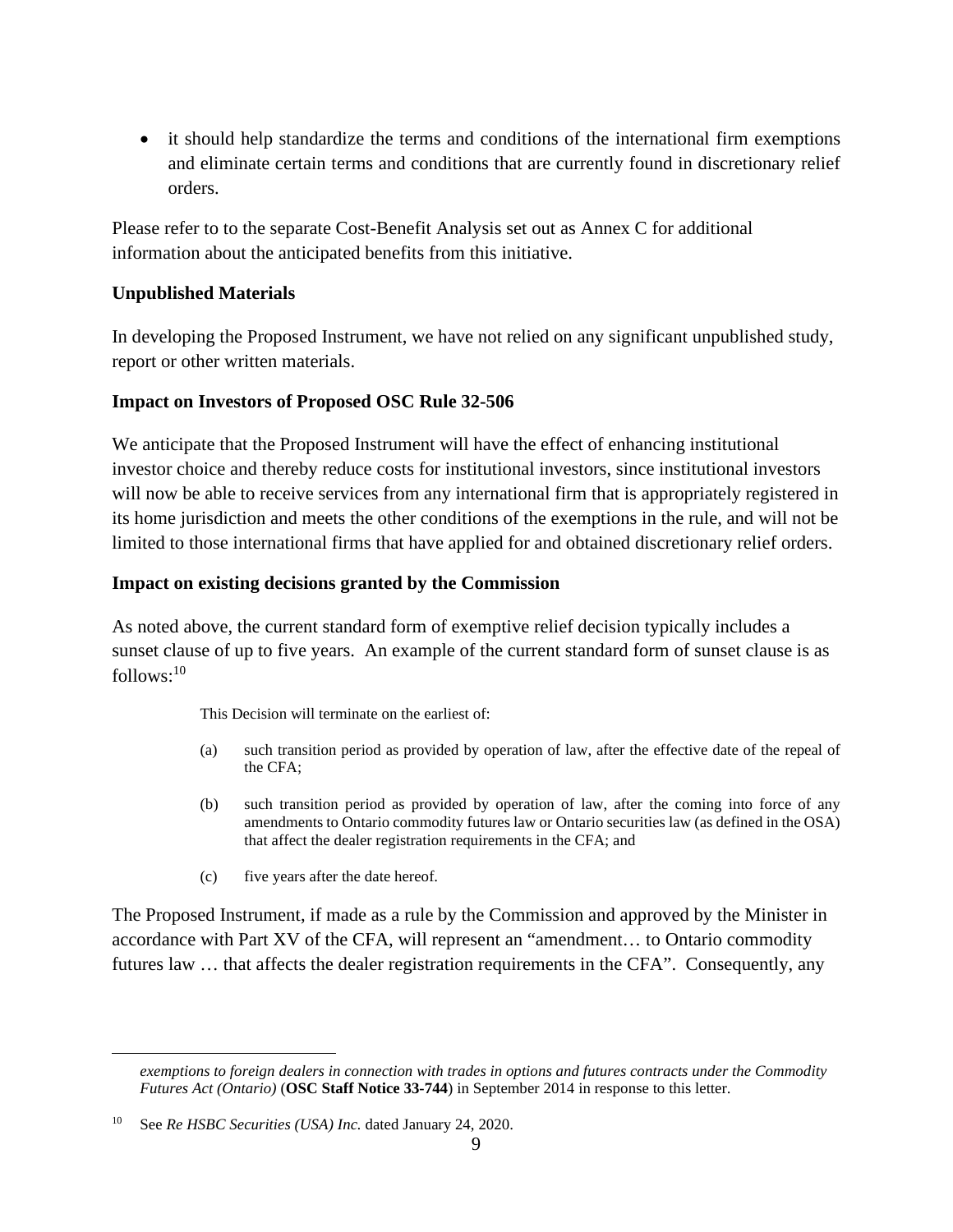existing decisions that contain a sunset clause substantially consistent with the above will expire on the coming into force of the Proposed Instrument.

We have not included a transition period in the Proposed Instrument as we believe the exemptions in the Proposed Instrument are generally more permissive than the exemptions that are contained in the existing decisions. However, if an international firm or other market participant is concerned that they may be prejudiced by the coming into force of the Proposed Instrument and the consequent expiry of their existing decision, they are requested to contact staff at the address below.

# **Alternatives Considered**

An alternative to proceeding with the Proposed Instrument would be to maintain the *status quo*, which would mean staff would continue to process applications for exemptive relief. However, based on our experience with recent applications for relief, we are now satisfied that we can codify relief on the basis of a "standard" set of terms and conditions in order to eliminate frequently occurring applications for relief. We also propose to eliminate certain terms and conditions that are currently found in the discretionary relief orders but that we have determined are unnecessary.

The Proposed Instrument is intended to be an interim measure until such time as the CFA may be repealed and replaced with new legislation, such as the proposed *Capital Markets Act* as part of the CMRA initiative. Accordingly, another alternative to proceeding with the Proposed Instrument would be to wait until the CFA is repealed and replaced with new legislation.

However, repealing the CFA would likely require extensive amendments to the OSA and to current and proposed rules (including the proposed derivatives registration and business conduct rules). Accordingly, we believe it makes sense to proceed with the Proposed Instrument as an interim measure.

# **Authority for Proposed OSC Rule 32-506 and the Proposed Consequential Amendment**

The rule-making authority for Proposed OSC Rule 32-506 is provided in paragraphs 8 to 11 and 16 of subsection 65(1) of the CFA.

The rule-making authority for the Proposed 91-502 Amendment is provided in paragraphs 8 to 11 and 16 of subsection 65(1) of the CFA and paragraphs (1), (2), (8.1) and 35 of subsection 143(1) of the *Securities Act* (Ontario).

# **Request for Comments**

We welcome your comments on the Proposed Instrument.

# **How to Provide Comments**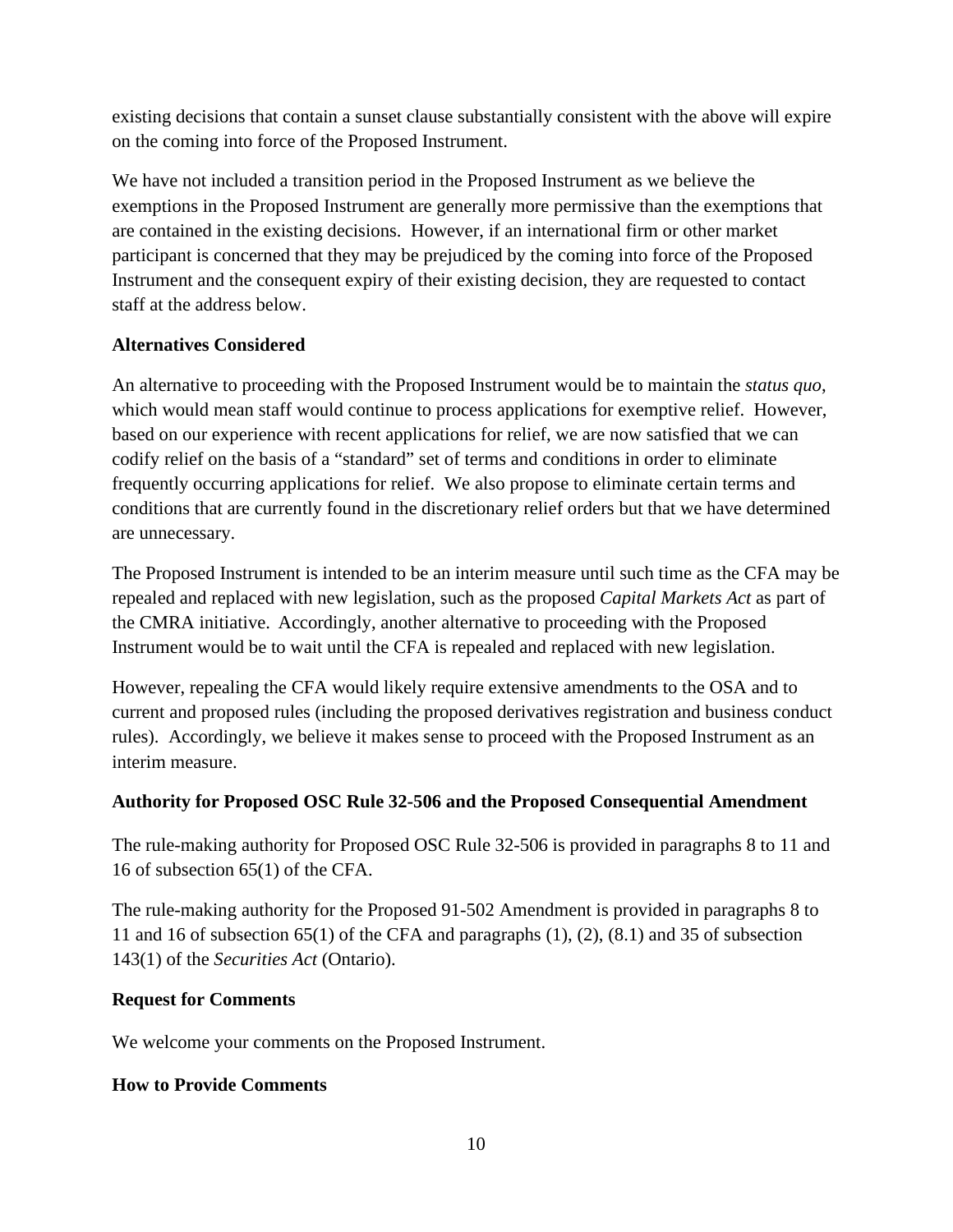Please submit your comments in writing on or before **March 1, 2021**. If you are not sending your comments by email, an electronic file containing the submissions should also be provided (in Microsoft Word format).

Deliver your comments **only** to the address below.

The Secretary Ontario Securities Commission 20 Queen Street West, 22nd Floor Toronto, Ontario M5H 3S8 Fax: 416-593-2318 comment@osc.gov.on.ca

We cannot keep submissions confidential because applicable legislation requires publication of the written comments received during the comment period. All comments received will be posted on the website of the OSC at www.osc.gov.on.ca. Therefore, you should not include personal information directly in comments to be published. It is important that you state on whose behalf you are making the submission.

### **Contents of Annexes**

This Notice includes the following annexes:

| Annex A | Proposed OSC Rule 32-506 (Commodity Futures Act) Registration Exemptions for<br><b>International Dealers, Advisers and Sub-Advisers</b> |
|---------|-----------------------------------------------------------------------------------------------------------------------------------------|
| Annex B | Proposed Amendment to OSC Rule 91-502 Trades in Recognized Options                                                                      |
| Annex C | <b>Cost-Benefit Analysis</b>                                                                                                            |

#### **Questions**

Please refer your questions to any of the following:

Paul Hayward Senior Legal Counsel, Compliance and Registrant Regulation Ontario Securities Commission (416) 593-8288 phayward@osc.gov.on.ca

Robert F. Kohl Senior Legal Counsel, Compliance and Registrant Regulation Ontario Securities Commission (416) 593-8233 rkohl@osc.gov.on.ca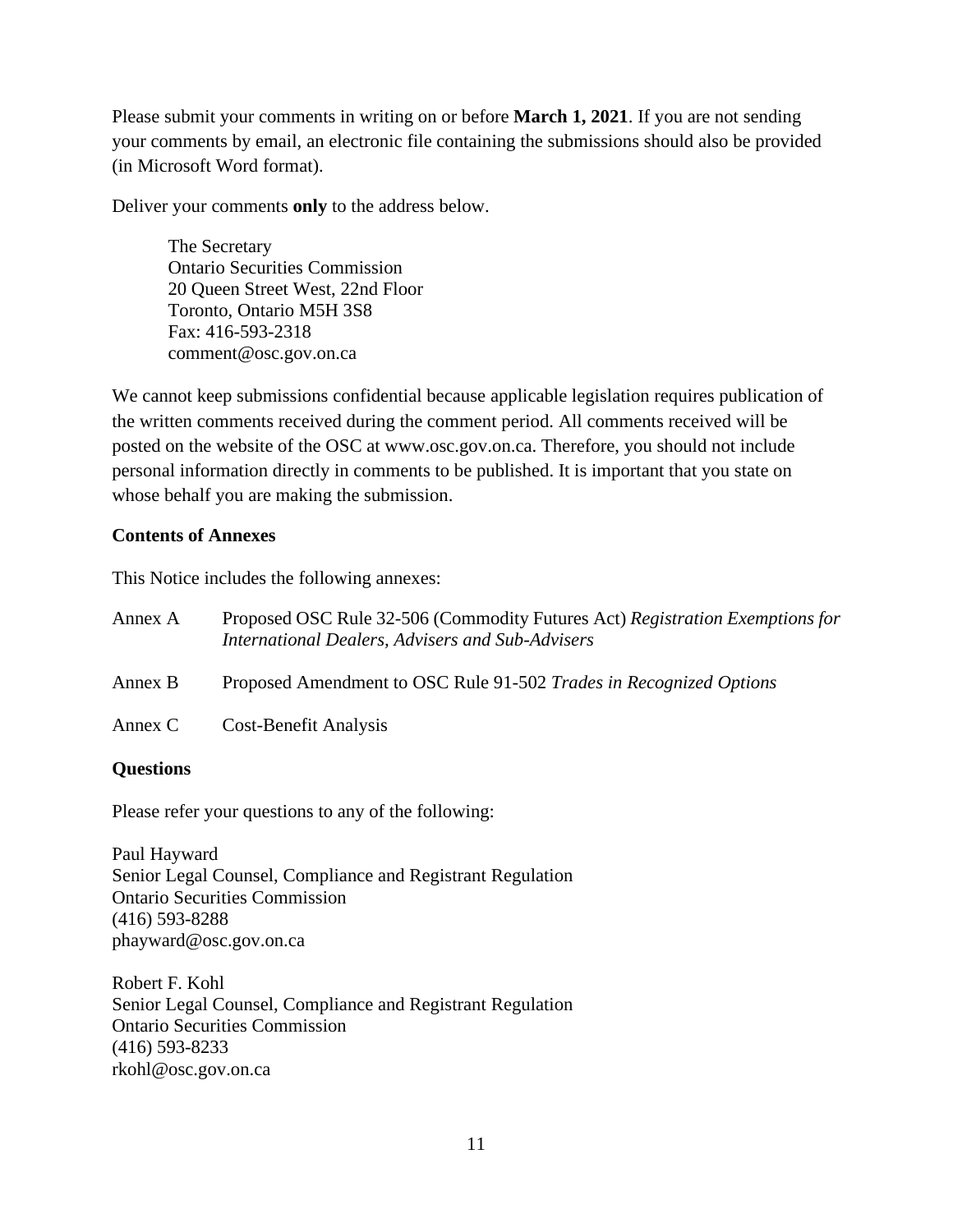Maye Mouftah Senior Legal Counsel, Compliance and Registrant Regulation Ontario Securities Commission (416) 593-2358 mmouftah@osc.gov.on.ca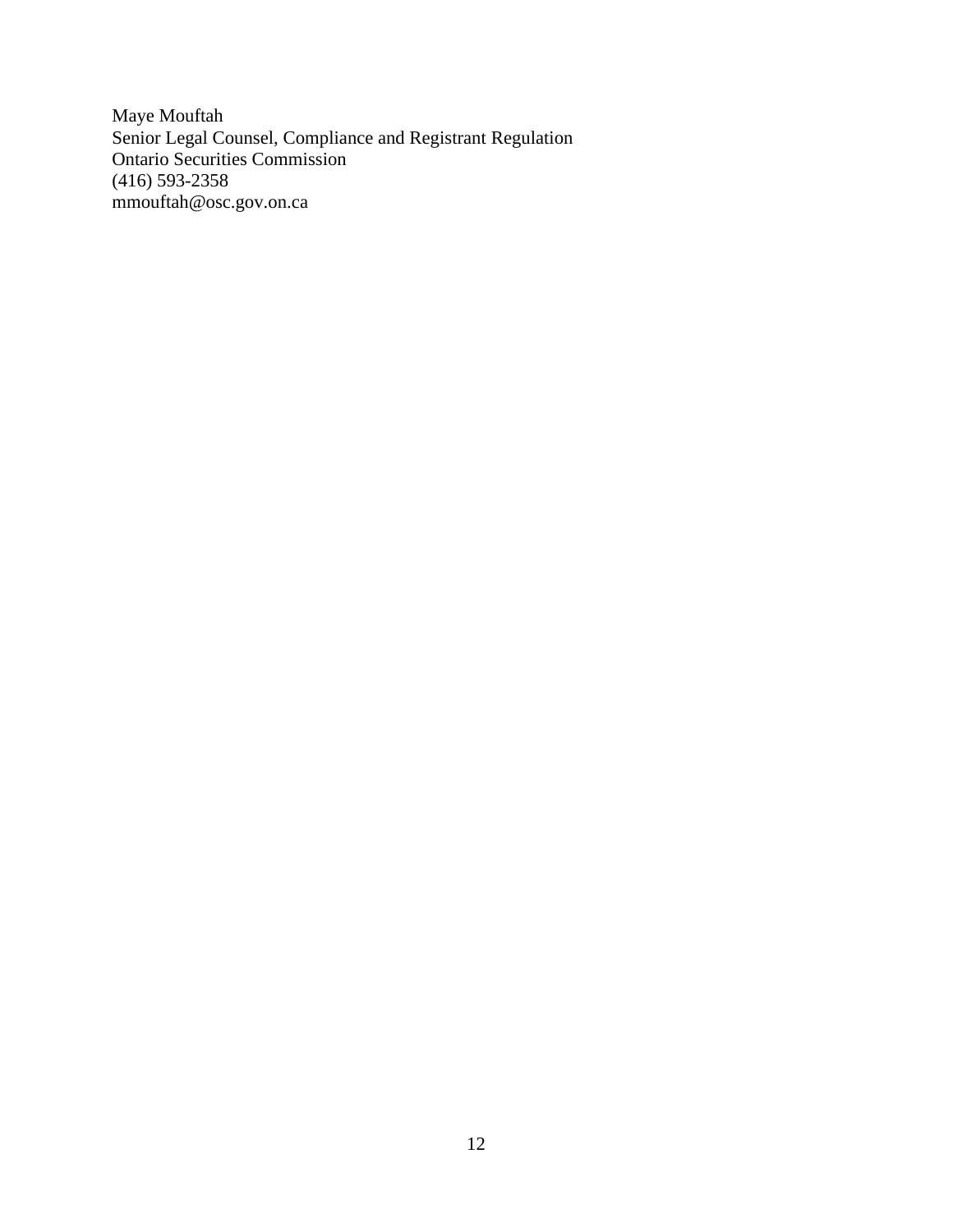### **ANNEX A**

### **ONTARIO SECURITIES COMMISSION RULE 32-506 (Under the** *Commodity Futures Act***)**

#### **EXEMPTIONS FOR INTERNATIONAL DEALERS, ADVISERS AND SUB-ADVISERS**

#### **PART 1 DEFINITIONS**

#### **1. Definitions**

(1) In this Rule,

"**Act**" means the *Commodity Futures Act*, R.S.O. 1990, c. C.20, as amended from time to time;

"**Canadian financial institution**" has the meaning ascribed to that term in section 1.1 [*definitions*] of NI 45-106 under the *Securities Act*;

"**CFA adviser registration requirement**" means the provisions of section 22 of the Act that prohibit a person or company from acting as an adviser as to trading in a contract unless the person or company is registered in the appropriate category of registration under the Act;

"**CFA dealer registration requirement**" means the provisions of section 22 of the Act that prohibit a person or company from trading in a contract unless the person or company is registered in the appropriate category of registration under the Act;

*Note: The following definition of "CFA permitted client" includes any person or company that is a "permitted client" as that term is defined in section 1.1 of NI 31-103 but also includes certain additional categories, including the following:* 

- *a person or company registered under the commodity futures or derivatives legislation of a jurisdiction of Canada as an adviser or dealer; (clause (d.1))*
- *a family trust established by a permitted client that meets certain criteria (clause (o.1))*
- *an individual who, together with a spouse and/or a family trust that meets the criteria in clause (o.1), beneficially owns net financial assets that exceed \$5 million (clause (o.2))*

*In addition, certain references to "securities legislation" in the definition of "permitted client" in NI 31-103 have been replaced with "securities, commodity futures or derivatives legislation".*

"**CFA permitted client**" means any of the following:

(a) a Canadian financial institution or a Schedule III bank;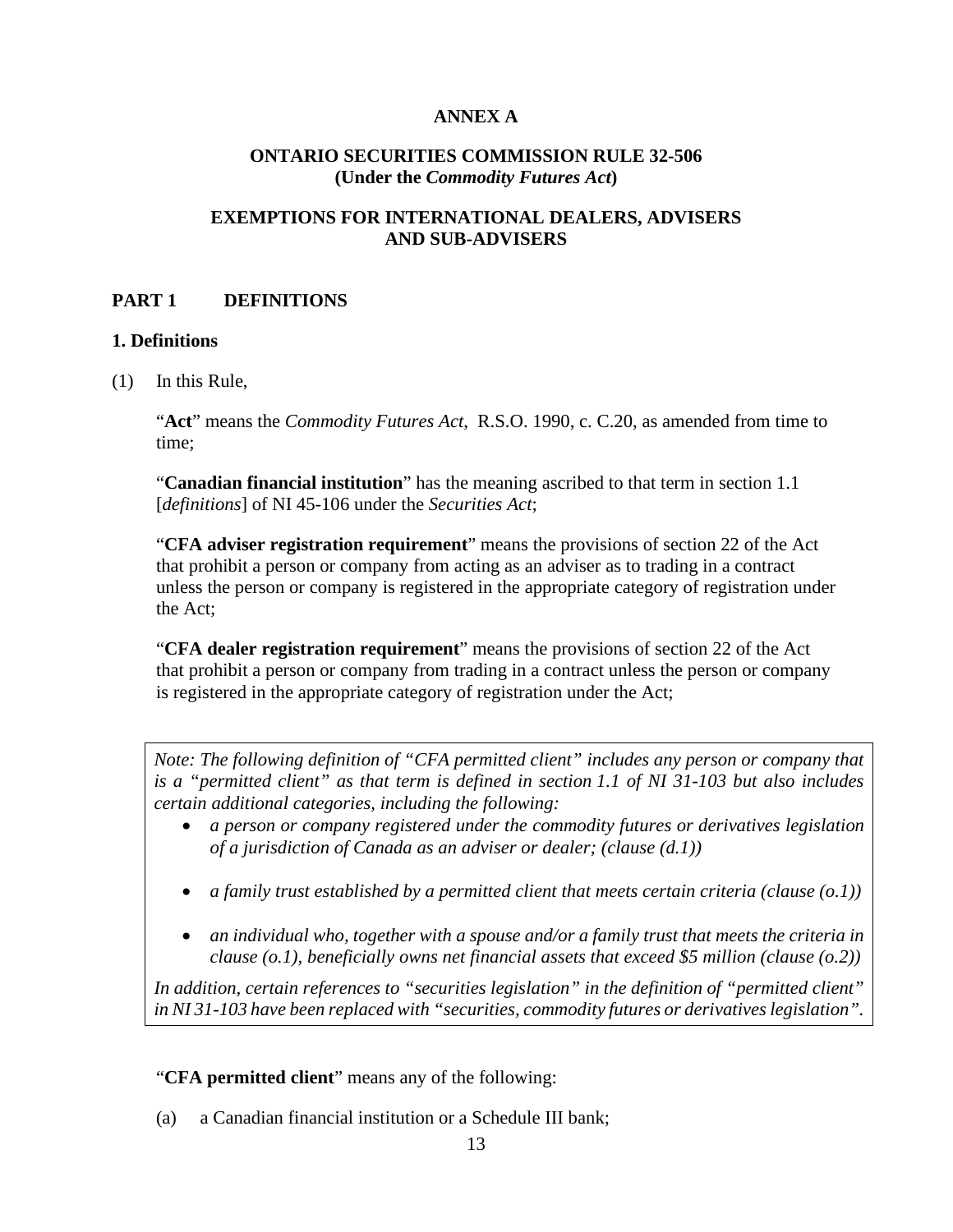- (b) the Business Development Bank of Canada incorporated under the *Business Development Bank of Canada Act* (Canada);
- (c) a subsidiary of any person or company referred to in paragraph (a) or (b), if the person or company owns all of the voting securities of the subsidiary, except the voting securities required by law to be owned by directors of the subsidiary;
- (d) a person or company registered under the securities legislation of a jurisdiction of Canada as an adviser, investment dealer, mutual fund dealer or exempt market dealer;
- (d.1) a person or company registered under the commodity futures or derivatives legislation of a jurisdiction of Canada as an adviser or dealer;
- (e) a pension fund that is regulated by either the federal Office of the Superintendent of Financial Institutions or a pension commission or similar regulatory authority of a jurisdiction of Canada or a wholly-owned subsidiary of such a pension fund;
- (f) an entity organized in a foreign jurisdiction that is analogous to any of the entities referred to in paragraphs (a) to (e);
- (g) the Government of Canada or a jurisdiction of Canada, or any Crown corporation, agency or wholly-owned entity of the Government of Canada or a jurisdiction of Canada;
- (h) any national, federal, state, provincial, territorial or municipal government of or in any foreign jurisdiction, or any agency of that government;
- (i) a municipality, public board or commission in Canada and a metropolitan community, school board, the Comité de gestion de la taxe scolaire de l'île de Montréal or an intermunicipal management board in Québec;
- (j) a trust company or trust corporation registered or authorized to carry on business under the *Trust and Loan Companies Act* (Canada) or under comparable legislation in a jurisdiction of Canada or a foreign jurisdiction, acting on behalf of a managed account managed by the trust company or trust corporation, as the case may be;
- (k) a person or company acting on behalf of a managed account managed by the person or company, if the person or company is registered or authorized to carry on business as an adviser or the equivalent under the securities, commodity futures or derivatives legislation of a jurisdiction of Canada or a foreign jurisdiction;
- (l) an investment fund if one or both of the following apply:
	- (i) the fund is managed by a person or company registered as an investment fund manager under the securities legislation of a jurisdiction of Canada;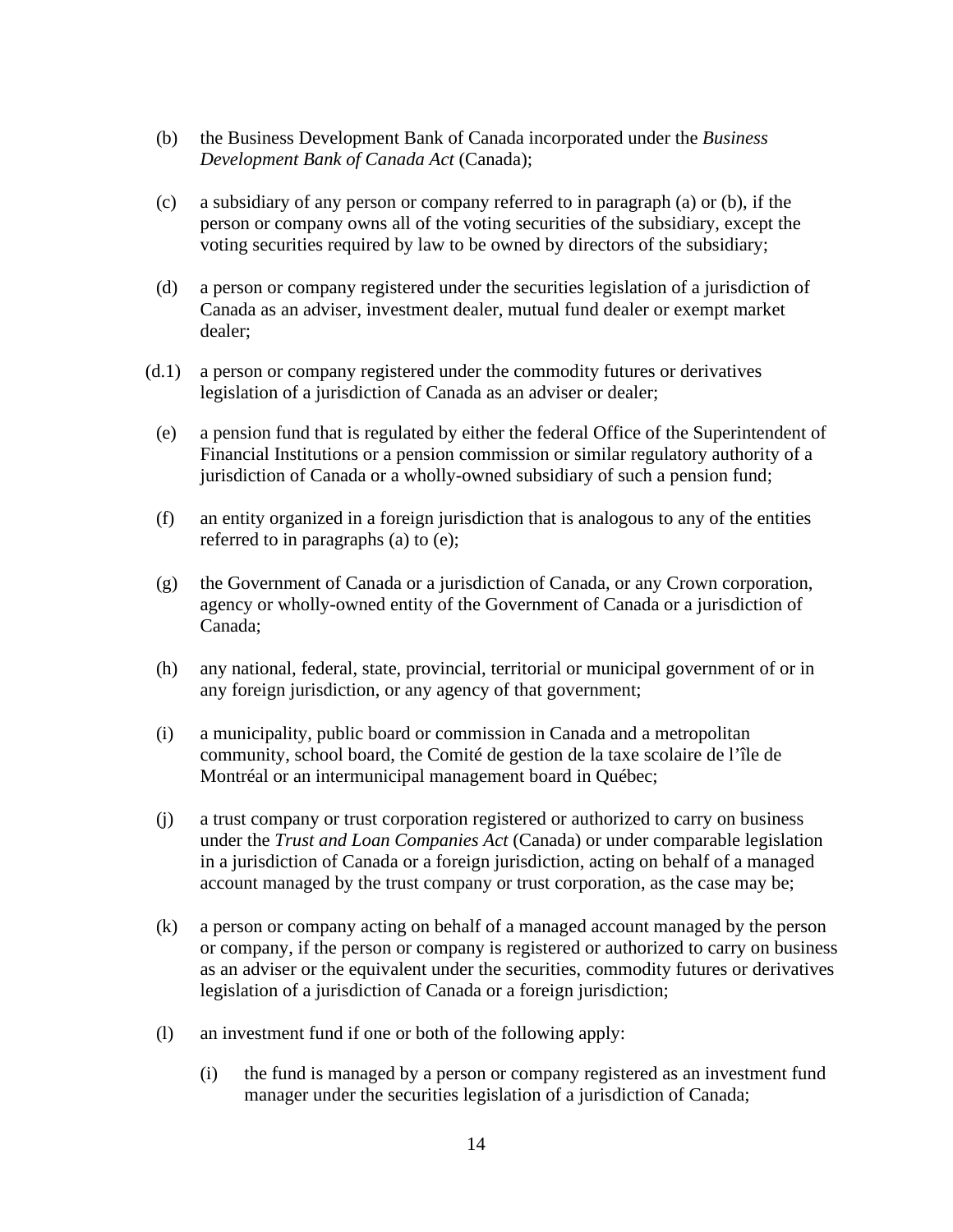- (ii) the fund is advised by a person or company authorized to act as an adviser under the securities, commodity futures or derivatives legislation of a jurisdiction of Canada;
- (m) in respect of a dealer, a registered charity under the *Income Tax Act* (Canada) that obtains advice on the securities to be traded from an eligibility adviser, as defined in section 1.1[*definitions*] of NI 45-106, or an adviser registered under the securities legislation of the jurisdiction of the registered charity;
- (n) in respect of an adviser, a registered charity under the *Income Tax Act* (Canada) that is advised by an eligibility adviser, as defined in section 1.1[*definitions*] of NI 45- 106, or an adviser registered under the securities, commodity futures or derivatives legislation of the jurisdiction of the registered charity;
- (o) an individual who beneficially owns financial assets, as defined in section 1.1[*definitions*] of NI 45-106, having an aggregate realizable value that, before taxes but net of any related liabilities, exceeds \$5 million;
- (o.1) in the case of a CFA permitted client that is an individual, a trust established by the individual for the benefit of the individual's family members of which a majority of the trustees are CFA permitted clients and all of the beneficiaries are the individual's spouse, a former spouse or a parent, grandparent, brother, sister, child or grandchild of that individual, of that individual's spouse or of that individual's former spouse;
- (o.2) an individual who is not a CFA permitted client under clause (o) of the definition of CFA permitted client but who, together with a spouse and/or a family trust as described in clause (o.1) above established by the individual or the individual's spouse, beneficially own financial assets, as defined in section 1.1 of NI 45-106, having an aggregate realizable value that, before taxes but net of any related liabilities, exceeds \$5 million;
- (p) a person or company that is entirely owned by an individual or individuals referred to in paragraph (o), who holds the beneficial ownership interest in the person or company directly or through a trust, the trustee of which is a trust company or trust corporation registered or authorized to carry on business under the *Trust and Loan Companies Act* (Canada) or under comparable legislation in a jurisdiction of Canada or a foreign jurisdiction;
- (q) a person or company, other than an individual or an investment fund, that has net assets of at least \$25 million as shown on its most recently prepared financial statements;
- (r) a person or company that distributes securities of its own issue in Canada only to persons or companies referred to in paragraphs (a) to (q);

"**commodity trading manager**" means an adviser that is registered under the Act in the category of "commodity trading manager" as provided for in section 8[*categories of registration*] of Regulation 90 under the Act;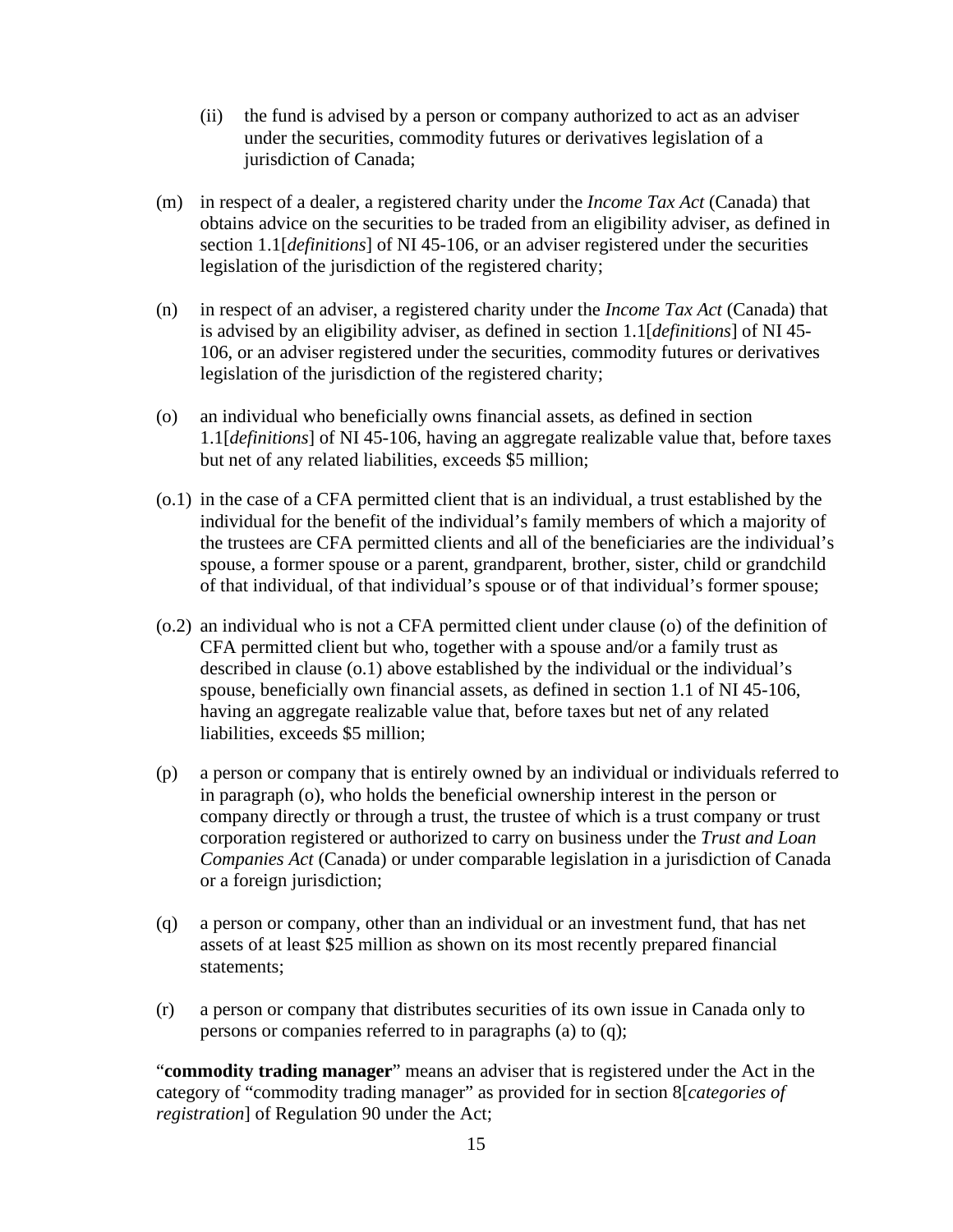"**foreign contract**" means a contract that is primarily traded on one or more non-Canadian exchanges and primarily cleared through one or more clearing corporations that are located outside of Canada;

 "**individual**" means a natural person, but does not include a partnership, unincorporated association, unincorporated syndicate, unincorporated organization, trust, or a natural person in his or her capacity as trustee, executor, administrator or other legal personal representative;

"**investment fund**" has the meaning ascribed to that term in subsection 1(1) of the *Securities Act*;

"**jurisdiction of Canada**" means a province or territory of Canada;

"**managed account**" means an account of a client for which a person or company makes the investment decisions if that person or company has discretion to trade in securities, contracts or derivatives for the account without requiring the client's express consent to a transaction;

"**NI 14-101**" means National Instrument 14-101 *Definitions* under the *Securities Act*;

"**NI 31-103**" means National Instrument 31-103 *Registration Requirements, Exemptions and Ongoing Registrant Obligations* under the *Securities Act*;

"**NI 45-106**" means National Instrument 45-106 *Prospectus Exemptions* under the *Securities Act*;

"**non-Canadian exchange**" means a commodity futures exchange that is located outside of Canada;

"**non-registrant CFA permitted client**" means a person or company that is a CFA permitted client other than a person or company that is registered as an adviser or dealer under the securities, commodity futures or derivatives legislation of a jurisdiction of Canada;

"**OSA adviser registration requirement**" means the provisions of section 25 of the *Securities Act* that prohibit a person or company from engaging in the business of, or holding himself, herself or itself out as engaging in the business of, advising anyone with respect to investing in securities or buying or selling securities unless the person or company satisfies the applicable provisions of section 25 of the *Securities Act*;

**"OSA dealer registration requirement"** means the provisions of section 25 of the *Securities Act* that prohibit a person or company from engaging in the business of, or holding himself, herself or itself out as engaging in the business of, trading in securities unless the person or company satisfies the applicable provisions of section 25 of the Securities Act;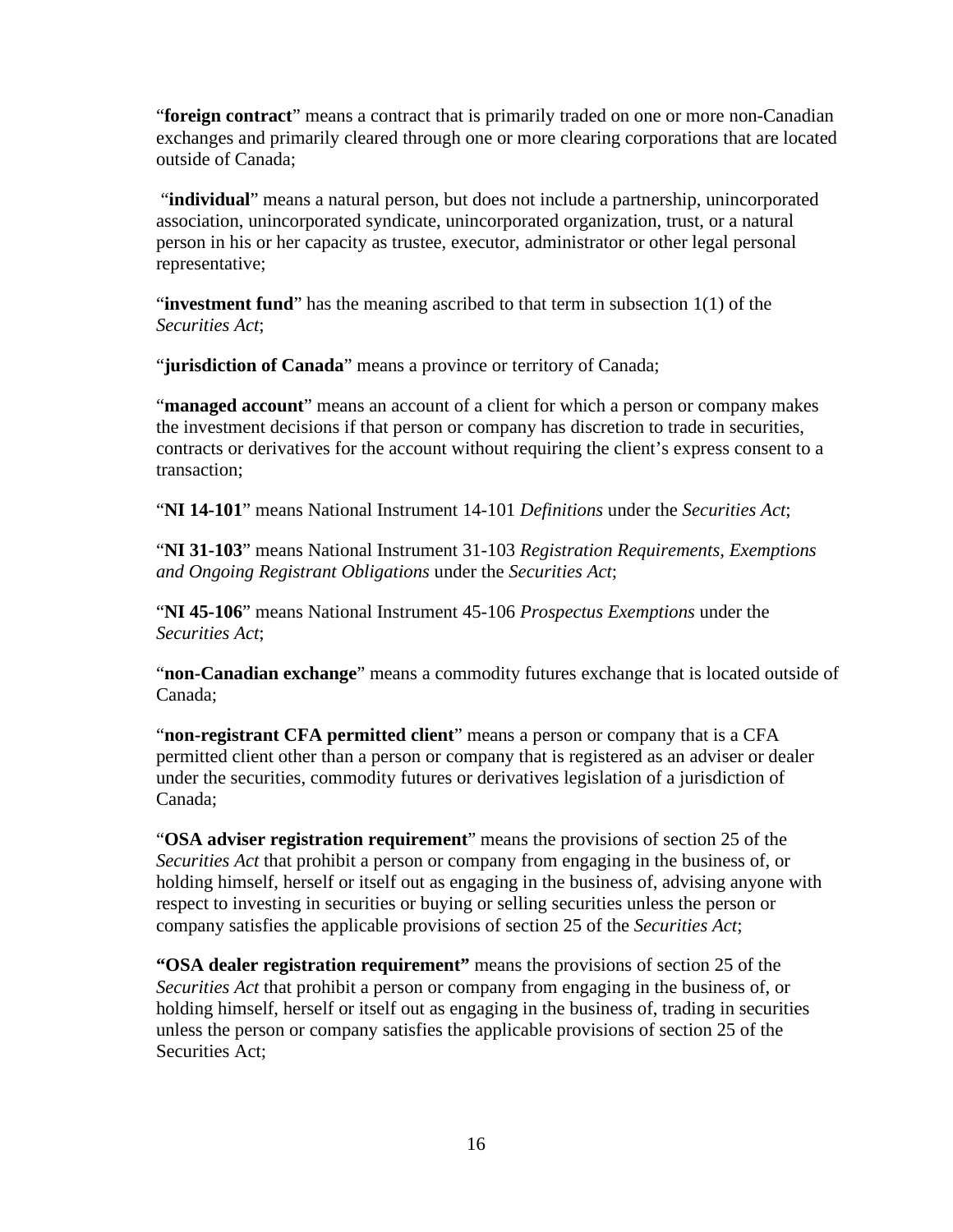**"OSA international adviser exemption"** means the exemption from the OSA adviser registration requirement set out in section 8.26 [*international adviser*] of NI 31-103 under the *Securities Act*;

**"OSA international dealer exemption"** means the exemption from the OSA dealer registration requirement set out in section 8.18 [*international dealer*] of NI 31-103 NI 31- 103 under the *Securities Act*;

**"OSA international sub-adviser exemption"** means the exemption from the OSA adviser registration requirement set out in section 8.26.1 [*international sub-adviser*] of NI 31-103 under the *Securities Act*;

"**permitted client**" has the meaning ascribed to that term in section 1.1[*definitions*] of NI 31-103 under the *Securities Act*;

"**principal adviser**" means an adviser registered under the Act in the category of commodity trading manager for which a sub-adviser provides sub-advisory services;

"**Schedule III bank**" means an authorized foreign bank named in Schedule III of the *Bank Act* (Canada);

"**Securities Act**" means the *Securities Act*, R.S.O. 1990, c. S.5, as amended from time to time;

"**securities legislation**" means, for a local jurisdiction of Canada, the statute and other instruments listed in Appendix B of NI 14-101, opposite the name of the local jurisdiction;

"**specified foreign jurisdiction**" means any of Australia, Brazil, any member country of the European Union, Hong Kong, India, Japan, Korea, Mexico, New Zealand, Singapore, Switzerland, the United Kingdom of Great Britain and Northern Ireland, and the United States of America;

"**sub-adviser**" means an adviser to

- (a) a registered adviser, or
- (b) a registered dealer acting as a commodity trading manager as permitted by subsection 44(2)[*exemptions from registration requirements*] of Ontario Regulation 90

"**sub-advisory services"** means services provided by a sub-adviser to a principal adviser for purposes of providing, on a discretionary basis, adviser services in respect of contracts to the principal adviser's sub-advisory clients;

**"sub-advisory client"** means a client of a principal adviser for whom a sub-adviser to the principal adviser provides sub-advisory services;

"**trading restrictions in the CFA**" means the provisions of section 33 of the Act that prohibit a person or company from trading in contracts unless the person or company satisfies the applicable provisions of section 33 of the Act;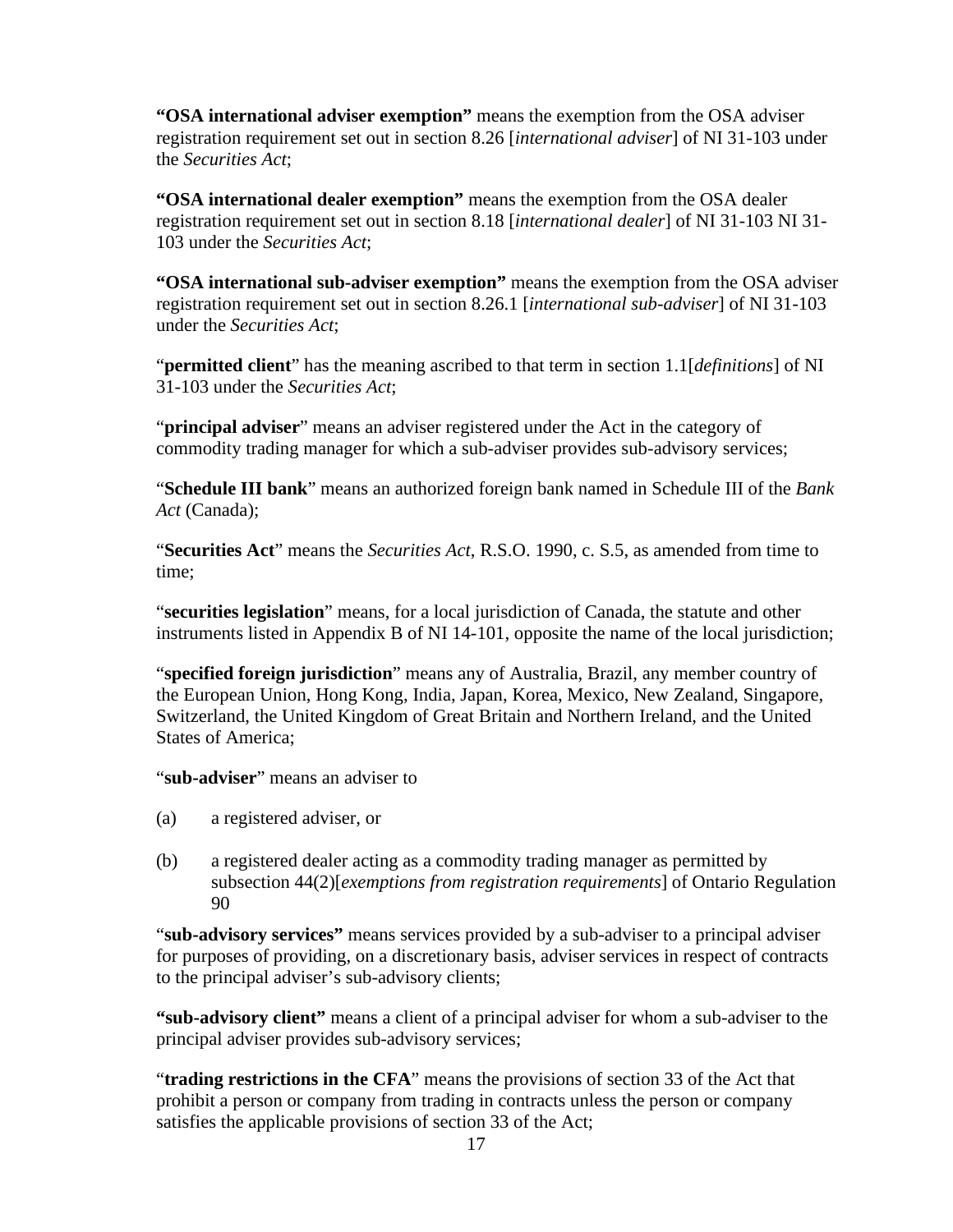"**U.K.**" means the United Kingdom of Great Britain and Northern Ireland; and

"**U.S.**" means the United States of America.

- (2) Terms used in this Rule that are defined in the Act have the meaning ascribed to them in the Act, unless otherwise defined in this Rule or the context otherwise requires.
- (3) Terms used in this Rule that are not defined in the Act but are defined in subsection 1(1) of the *Securities Act* have the same meaning as in the *Securities Act* unless the context otherwise requires.
- (4) In this Rule, a person or company is deemed to be an affiliate of another person or company if one of them is the subsidiary of the other or if both are subsidiaries of the same person or company or if each of them is controlled by the same person or company.
- (5) A person or company is deemed to be controlled by another person or company or by two or more persons and companies if,
	- (a) voting securities of the first-mentioned person or company carrying more than 50 per cent of the votes for the election of directors are held, otherwise than by way of security only, by or for the benefit of the other person or company or by or for the benefit of the other persons and companies; and
	- (b) the votes carried by such securities are entitled, if exercised, to elect a majority of the board of directors of the first-mentioned person or company.
- (6) A person or company shall be deemed to be a subsidiary of another person or company if,
	- (a) it is controlled by,
		- (i) that other, or
		- (ii) that other and one or more persons and companies each of which is controlled by that other, or
		- (iii) two or more persons and companies each of which is controlled by that other; or
	- (b) it is a subsidiary of a person or company that is that other's subsidiary.

# **PART 2 DEALER REGISTRATION EXEMPTIONS**

#### **2. General condition to exemptions from the CFA dealer registration requirement**

The exemptions in this Part are not available to a person or company if the person or company is registered under the Act and if their category of registration permits the person or company to act as a dealer or trade in the contract for which the exemption is provided.

#### **3. Dealer registration exemption – International dealer**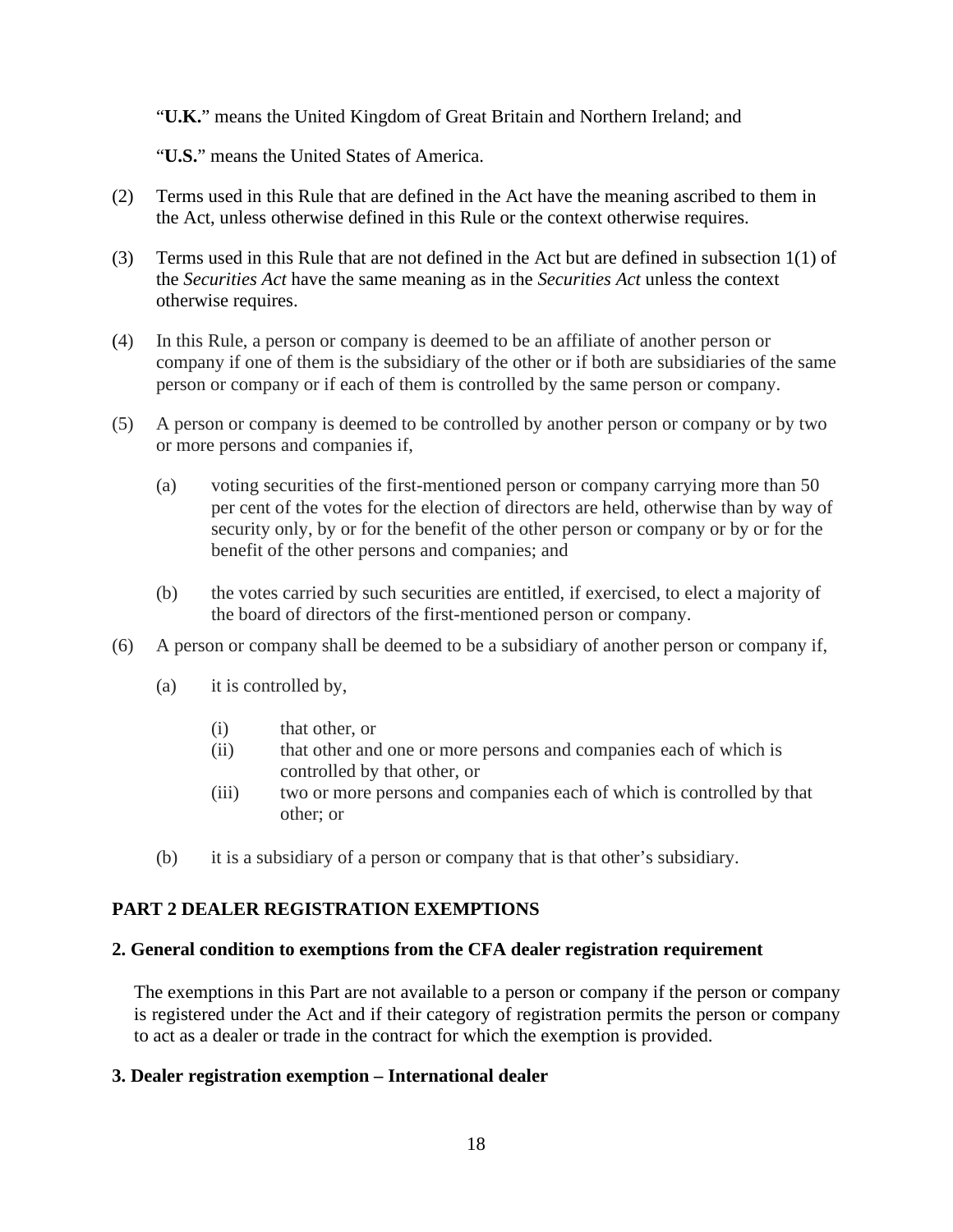- (1) The CFA dealer registration requirement does not apply to a person or company in respect of a trade in a contract to, with or on behalf of a CFA permitted client, where the person or company is acting as principal or agent in such trade to, with or on behalf of the CFA permitted client, if at the time of the trade all of the following apply:
	- (a) the trade is in respect of a foreign contract on a non-Canadian exchange;
	- (b) the person or company:
		- (i) has its head office or principal place of business in a specified foreign jurisdiction and does not have an office or place of business in Ontario;
		- (ii) engages in the business of trading in contracts in the specified foreign jurisdiction; and
		- (iii) is registered, licensed or otherwise authorized under the securities, commodity futures or derivatives legislation of the specified foreign jurisdiction in which its head office or principal place of business is located in a category of registration, licensing or authorization that permits it to carry on the activities in that jurisdiction that registration as a dealer would permit it to carry on in Ontario;
	- (c) the person or company has provided to the CFA permitted client, other than a CFA permitted client that is registered under the securities, commodity futures or derivatives legislation of a jurisdiction of Canada, the following disclosure in writing:
		- (i) a statement that the person or company is not registered in Ontario to trade in contracts as principal or agent;
		- (ii) a statement specifying the location of the head office or principal place of business of the person or company;
		- (iii) a statement that all or substantially all of the assets of the person or company may be situated outside of Canada;
		- (iv) a statement that there may be difficulty enforcing legal rights against the person or company because of the above; and
		- (v) the name and address of the person or company's agent for service of process in Ontario; and
	- (d) the person or company has submitted to the Commission a completed Form 32-506F1 *Submission to Jurisdiction and Appointment of Agent for Service*;
- (2) A person or company that relied on the exemption in subsection (1) during the 12-month period preceding December 1 of a year must notify the Commission of that fact by December 1 of that year.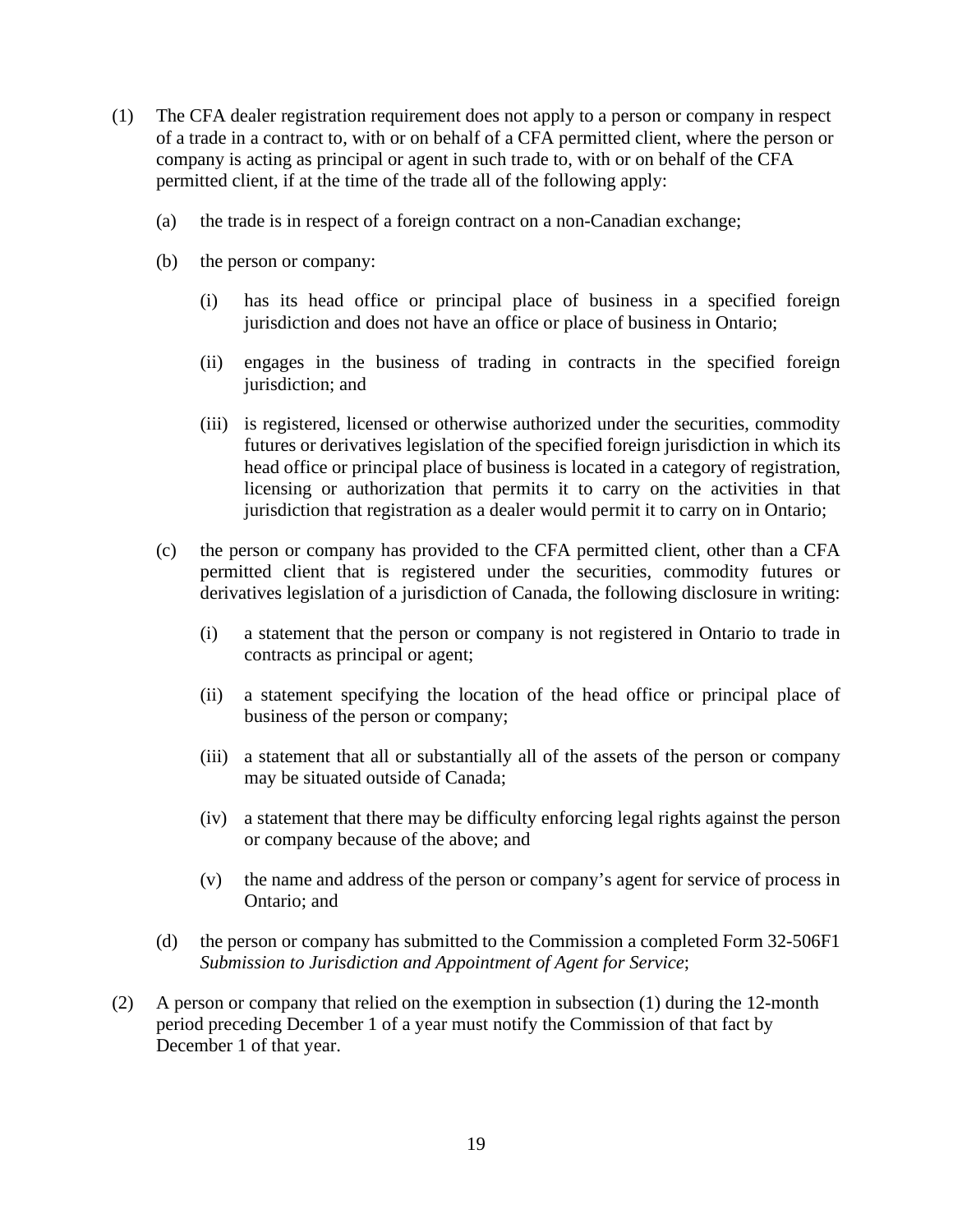- (3) Subsection (2) does not apply to a person or company that complies with the filing and fee payment requirements applicable to an unregistered exempt international firm under Ontario Securities Commission Rule 13-502 *Fees*.
- (4) If a person or company relied on the exemption in subsection (1) during the 12-month period preceding December 1 of a year and is not registered under the *Securities Act* and does not rely on the OSA international dealer exemption, the person or company must pay a participation fee based on its specified Ontario revenues for its previous financial year in compliance with the requirements of Part 3 and section 6.4 of OSC Rule 13-502 *Fees*, as if the person or company relied on the OSA international dealer exemption.
- (5) The CFA adviser registration requirement does not apply to a person or company that is exempt from the CFA dealer registration requirement under this section if the person or company provides advice to a CFA permitted client and the advice is
	- (a) in connection with an activity or trade described under subsection (1), and
	- (b) not in respect of a managed account of the CFA permitted client.

# **4. Dealer registration exemption – CFA permitted client of an international dealer**

The CFA dealer registration requirement does not apply to a CFA permitted client in respect of a trade in a contract on a non-Canadian exchange to, with or on behalf of a person or company relying on the dealer registration exemption in section 3.

#### **5. Exemption from the trading restrictions in the Act**

The trading restrictions in the Act do not apply to a person or company in connection with a trade in a contract on a non-Canadian exchange if the person or company is exempt from the CFA dealer registration exemption under section 3 or section 4.

# **PART 3 ADVISER REGISTRATION EXEMPTIONS**

#### **6. General condition to exemptions from the CFA adviser registration requirement**

The exemptions in this Part are not available to a person or company if the person or company is registered under the Act and if their category of registration permits the person or company to act as an adviser in respect of the activities for which the exemption is provided.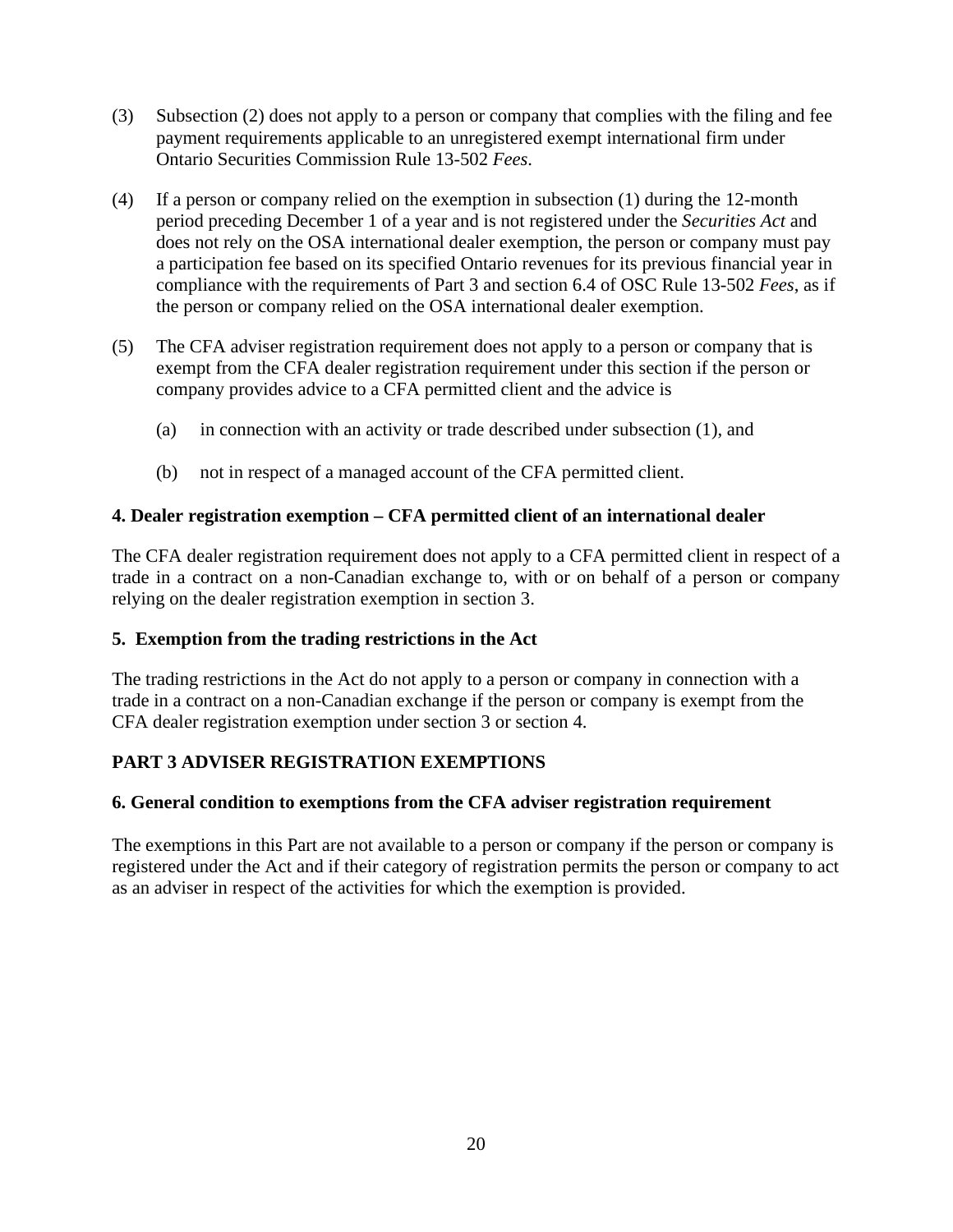#### **7. Adviser registration exemption – International adviser**

- (1) The CFA adviser registration requirement does not apply to a person or company in respect of advice provided to a non-registrant CFA permitted client as to the trading of foreign contracts provided that at the time of providing the advice all of the following apply:
	- (a) the person or company provides advice to the non-registrant CFA permitted client only as to the trading of foreign contracts and does not provide advice as to the trading of contracts that are not foreign contracts, unless providing such advice is incidental to its providing advice on foreign contracts;
	- (b) the person or company:
		- (i) has its head office or principal place of business in a specified foreign jurisdiction:
		- (ii) engages in the business of advising others in relation to contracts in the specified foreign jurisdiction; and
		- (iii) is registered in a category of registration, or operates under an exemption from registration, or is otherwise licensed or authorized under the applicable securities, commodity futures or derivatives legislation of the specified foreign jurisdiction to carry on the activities in the specified foreign jurisdiction that registration under the Act as an adviser in the category of commodity trading manager would permit it to carry on in Ontario;
	- (c) as at the end of the person or company's most recently completed financial year, not more than 10% of the aggregate consolidated gross revenue of the person or company, its affiliates and its affiliated partnerships, excluding the gross revenue of an affiliate or affiliated partnership of the person or company if the affiliate or affiliated partnership is registered under securities legislation, commodity futures legislation or derivatives legislation of a jurisdiction of Canada, was derived from the portfolio management activities of the person or company, its affiliates and its affiliated partnerships in Canada (including for clarity both securities-related and commodity-futures-related activities);
	- (d) prior to advising a non-registrant CFA permitted client with respect to a foreign contract, the person or company provides the non-registrant CFA permitted client the following disclosure in writing:
		- (i) a statement that the person or company is not registered in Ontario to provide the advice described in paragraph (a) of this exemption;
		- (ii) a statement specifying the location of the head office or principal place of business of the person or company;
		- (iii) a statement that all or substantially all of the assets of the person or company may be situated outside of Canada;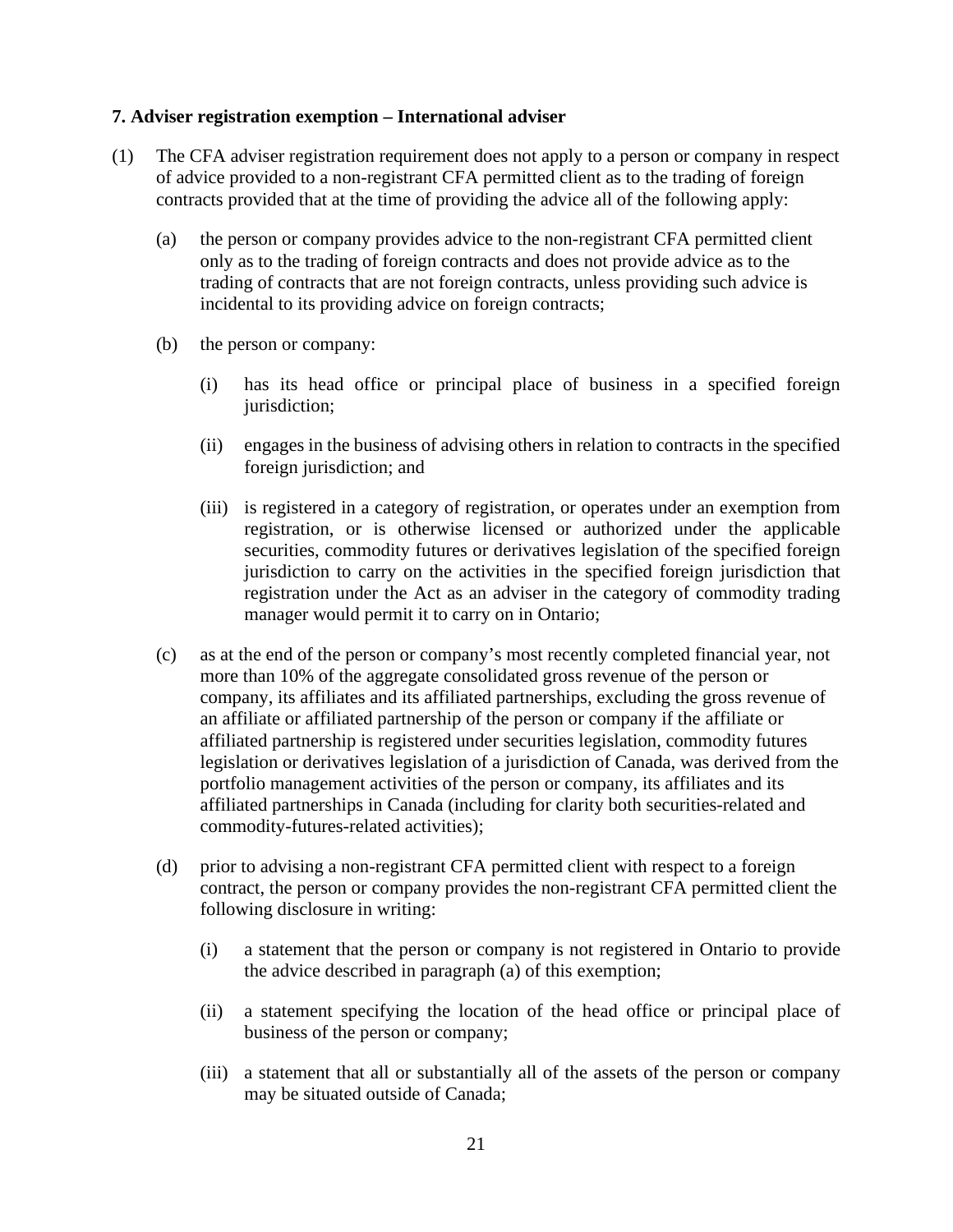- (iv) a statement that there may be difficulty enforcing legal rights against the person or company because of the above;
- (v) the name and address of the person or company's agent for service of process in Ontario;
- (e) the person or company has submitted to the Commission a completed Form 32- 506F1 *Submission to Jurisdiction and Appointment of Agent for Service*;
- (2) A person or company that relied on the exemption in subsection (1) during the 12-month period preceding December 1 of a year must notify the Commission of that fact by December 1 of that year.
- (3) Subsection (2) does not apply to a person or company that complies with the filing and fee payment requirements applicable to an unregistered exempt international firm under Ontario Securities Commission Rule 13-502 *Fees*.
- (4) If a person or company relied on the exemption in subsection (1) during the 12-month period preceding December 1 of a year and is not registered under the *Securities Act* and does not rely on the OSA international adviser exemption, the person or company must pay a participation fee based on its specified Ontario revenues for its previous financial year in compliance with the requirements of Part 3 and section 6.4 of OSC Rule 13-502 *Fees*, as if the person or company relied on the OSA international adviser exemption.

#### **8. Adviser registration exemption – International sub-adviser**

- (1) The CFA adviser registration requirement does not apply to a person or company acting as a sub-adviser to a principal adviser in respect of the provision of sub-advisory services if at the time of providing the sub-advisory services all of the following apply:
	- (a) the principal adviser is registered under the Act as an adviser in the category of commodity trading manager;
	- (b) the head office or principal place of business of the person or company acting as subadviser is in a specified foreign jurisdiction;
	- (c) the person or company acting as sub-adviser engages in the business of advising others in relation to contracts in the specified foreign jurisdiction;
	- (d) the person or company acting as sub-adviser is registered in a category of registration, or operates under an exemption from registration, or is otherwise licensed or authorized under the applicable securities, commodity futures or derivatives legislation of the specified foreign jurisdiction to carry on the activities in the specified foreign jurisdiction that registration under the Act as an adviser would permit it to carry on in Ontario;
	- (e) the obligations and duties of the person or company acting as sub-adviser are set out in a written agreement with the principal adviser;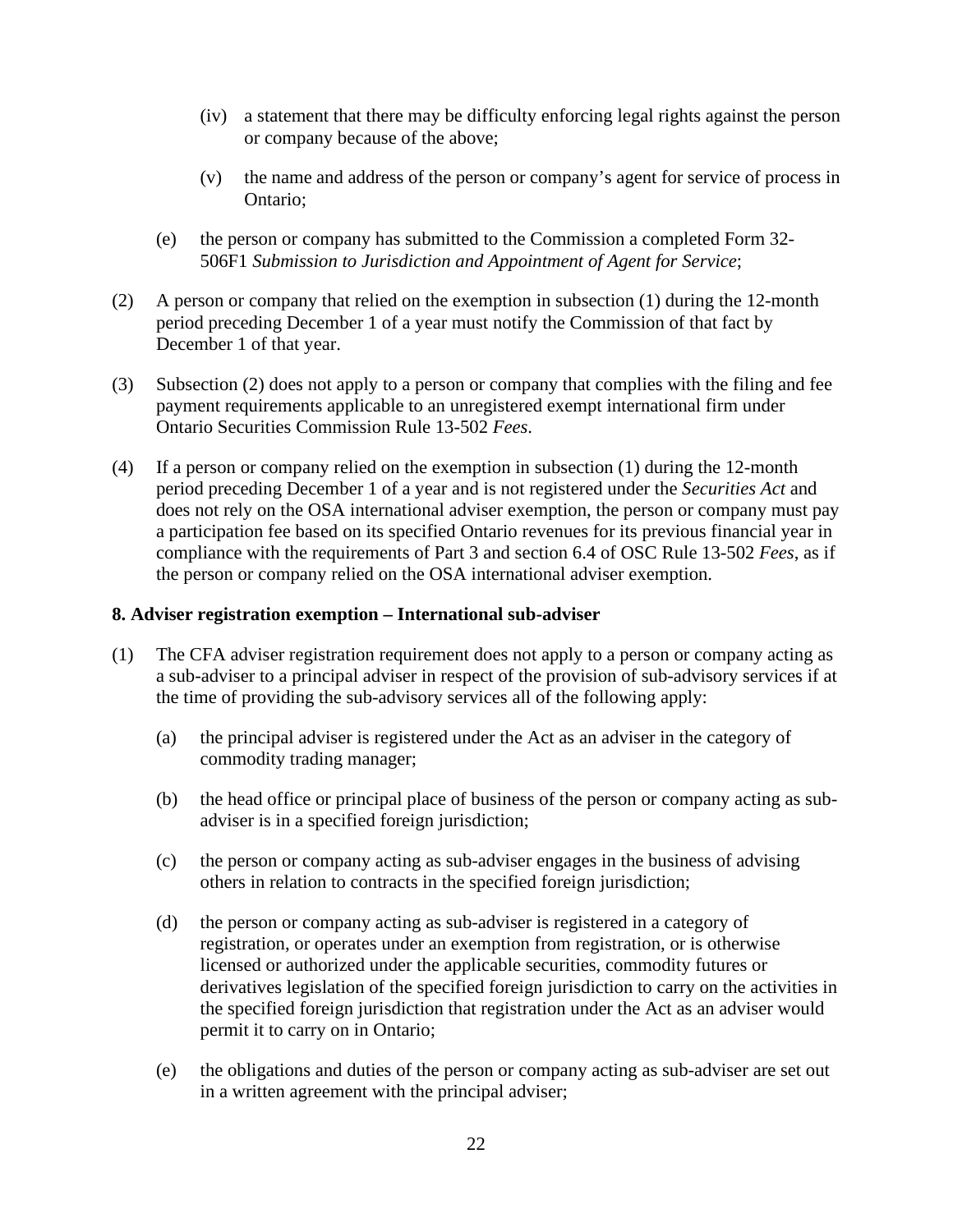- (f) the principal adviser has entered into a written agreement with each sub-advisory client in respect of whom the person acting as sub-advisor is providing sub-advisory services, agreeing to be responsible for any loss that arises out of the failure of the person or company acting as sub-adviser:
	- (i) to exercise the powers and discharge the duties of its office honestly, in good faith and in the best interests of the principal adviser and the sub-advisory client; or
	- (ii) to exercise the degree of care, diligence and skill that a reasonably prudent person would exercise in the circumstances (together with (i), the **Assumed Obligations**);
- (g) if a sub-advisory client for whom sub-advisory services are being provided is an investment fund, the prospectus or other offering document (in either case, the **Offering Document**) of the investment fund includes, or will include, the following:
	- (i) a statement that the principal adviser is responsible for any loss that arises out of the failure of the person or company acting as sub-adviser in respect of the sub- advisory services to meet the Assumed Obligations; and
	- (ii) a statement that there may be difficulty in enforcing any legal rights against the person or company acting as sub-adviser in respect of the sub-advisory services (or any of its representatives) because that person or company is resident outside of Canada and all or substantially all of their assets are situated outside of Canada;
- (h) the disclosure required by paragraph  $8(1)(g)$  is provided in writing prior to purchasing any contracts for each sub-advisory client that is a managed account for which the principal adviser engages the person or company to provide the subadvisory services.

#### **9. Effective date**

This Instrument comes into force on •.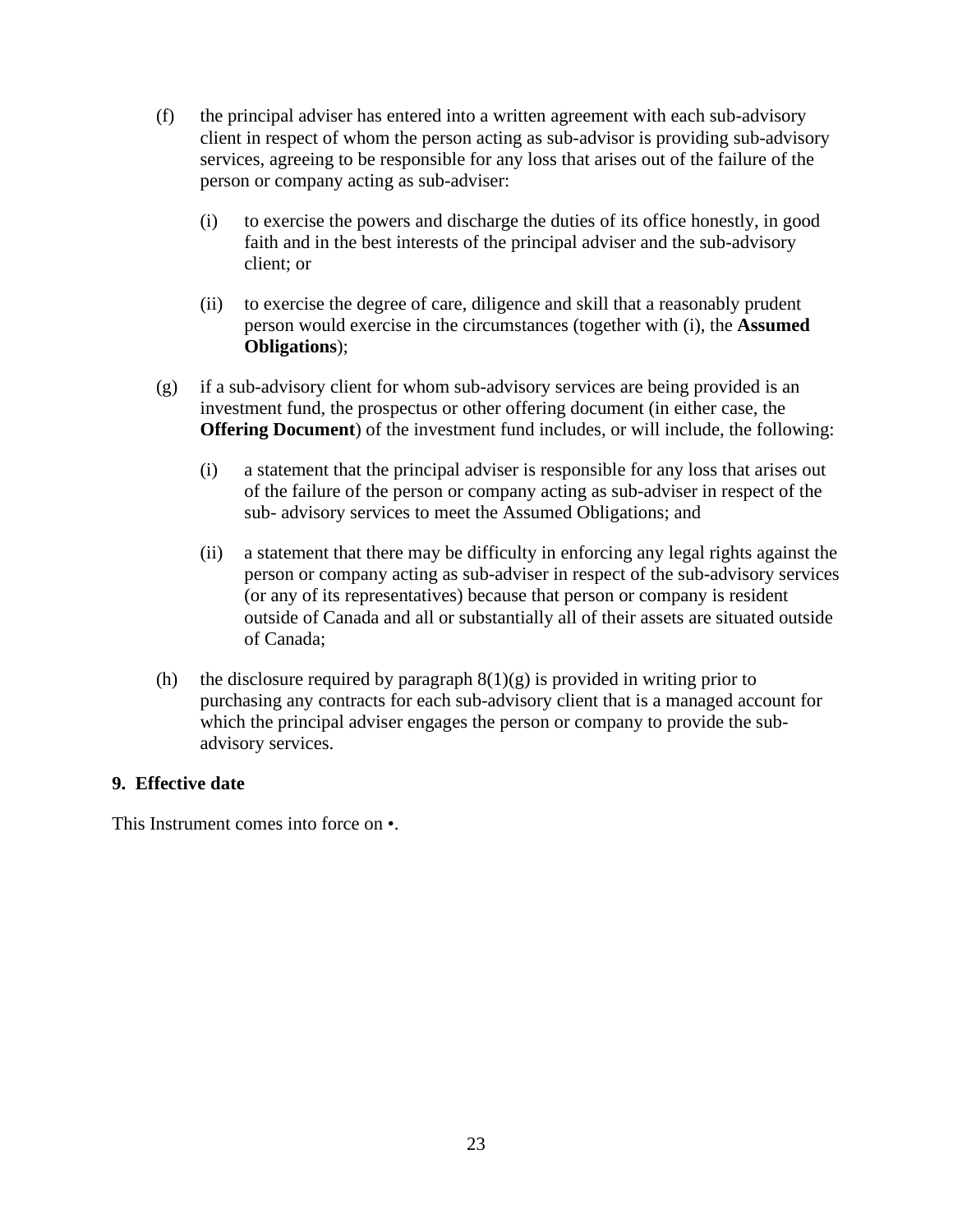### **FORM 32-506F1**

### **SUBMISSION TO JURISDICTION AND APPOINTMENT OF AGENT FOR SERVICE**

#### **ONTARIO SECURITIES COMMISSION RULE 32-506 (Under the** *Commodity Futures Act***)**

#### **EXEMPTIONS FOR INTERNATIONAL DEALERS, ADVISERS AND SUB-ADVISERS**

#### **Sections 3 [***international dealer***] and 7 [***international adviser***])**

- 1. Name of person or company ("**International Firm**"):
- 2. If the International Firm was previously assigned an NRD number as a registered firm or an unregistered exempt international firm, provide the NRD number of the firm:
- 3. Jurisdiction of incorporation of the International Firm:
- 4. Head office address of the International Firm:
- 5. The name, e-mail address, phone number and fax number of the International Firm's individual(s) responsible for the supervisory procedure of the International Firm, its chief compliance officer, or equivalent.

Name:

E-mail address:

Phone:

Fax:

6. The International Firm is relying on an exemption under OSC Rule 32-506 and/or an exemption order under section 38 or section 80 of the *Commodity Futures Act* (Ontario) that is similar to the following exemption in National Instrument 31-103 *Registration Requirements, Exemptions and Ongoing Registrant Obligations* (the "**Relief Order**"):

 $\Box$  Section 8.18 [international dealer]

Section 8.26 [international adviser]

□ Other [specify]:

- 7. Name of agent for service of process (the "**Agent for Service**"):
- 8. Address for service of process on the Agent for Service:
- 9. The International Firm designates and appoints the Agent for Service at the address stated above as its agent upon whom may be served a notice, pleading, subpoena, summons or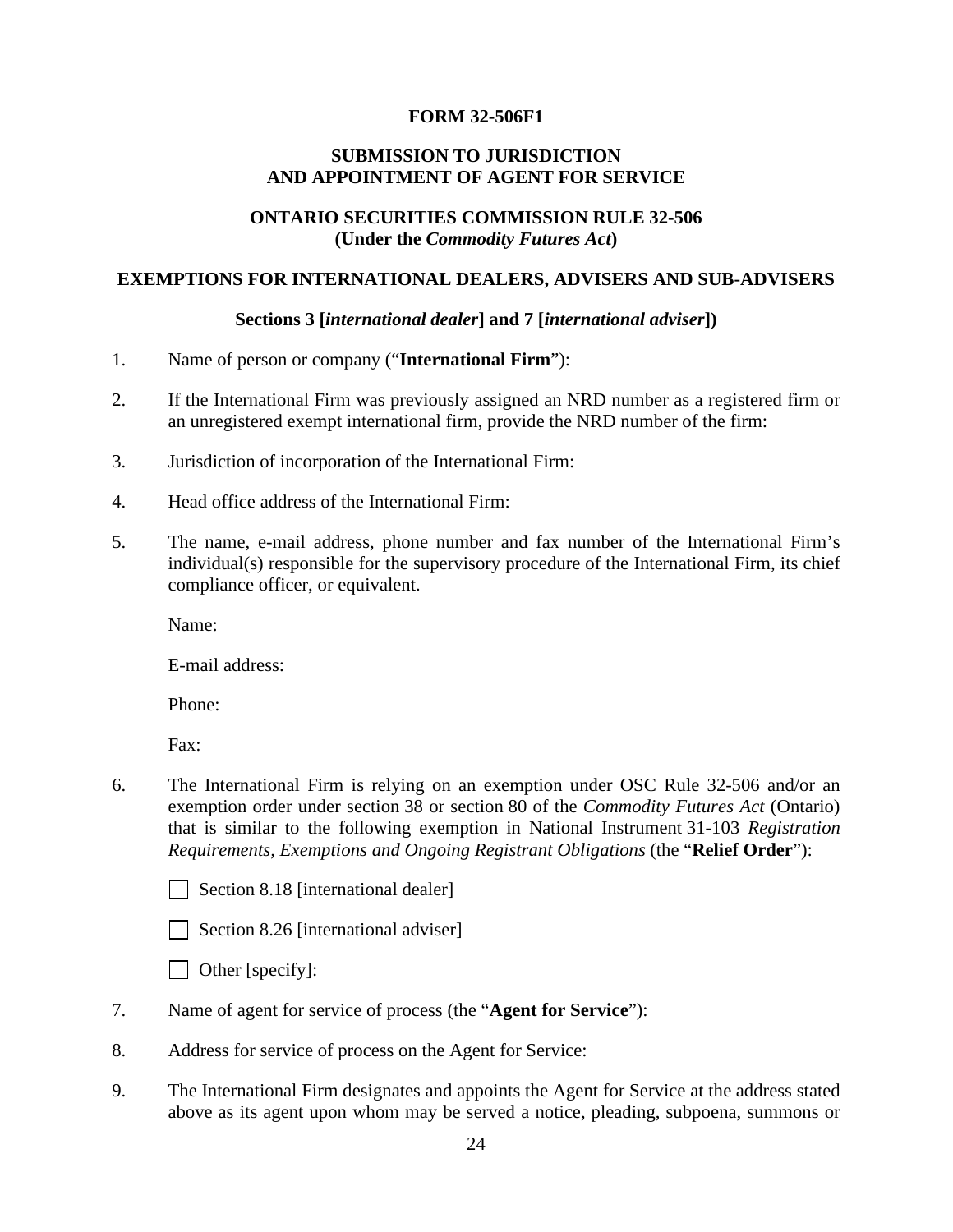other process in any action, investigation or administrative, criminal, quasi-criminal or other proceeding (a "**Proceeding**") arising out of or relating to or concerning the International Firm's activities in the local jurisdiction and irrevocably waives any right to raise as a defence in any such proceeding any alleged lack of jurisdiction to bring such Proceeding.

- 10. The International Firm irrevocably and unconditionally submits to the non-exclusive jurisdiction of the judicial, quasi-judicial and administrative tribunals of the local jurisdiction in any Proceeding arising out of or related to or concerning the International Firm's activities in the local jurisdiction.
- 11. Until 6 years after the International Firm ceases to rely on an exemption in section 3[*international dealer*] or section 7 [*international adviser*] of Ontario Securities Commission Rule 32-506 (*under the Commodity Futures Act*) *Exemptions for International Dealers, Advisers and Sub-Advisers*, the International Firm must submit to the regulator
	- (a) a new Submission to Jurisdiction and Appointment of Agent for Service in this form no later than the 30th day before the date this Submission to Jurisdiction and Appointment of Agent for Service is terminated;
	- (b) an amended Submission to Jurisdiction and Appointment of Agent for Service no later than the 30th day before any change in the name or above address of the Agent for Service; and
	- (c) a notice detailing a change to any information submitted in this form, other than the name or above address of the Agent for Service, no later than the 30th day after the change.
- 12. This Submission to Jurisdiction and Appointment of Agent for Service is governed by and construed in accordance with the laws of the local jurisdiction.

Dated:

(Signature of the International Firm or authorized signatory)

(Name of signatory)

(Title of signatory)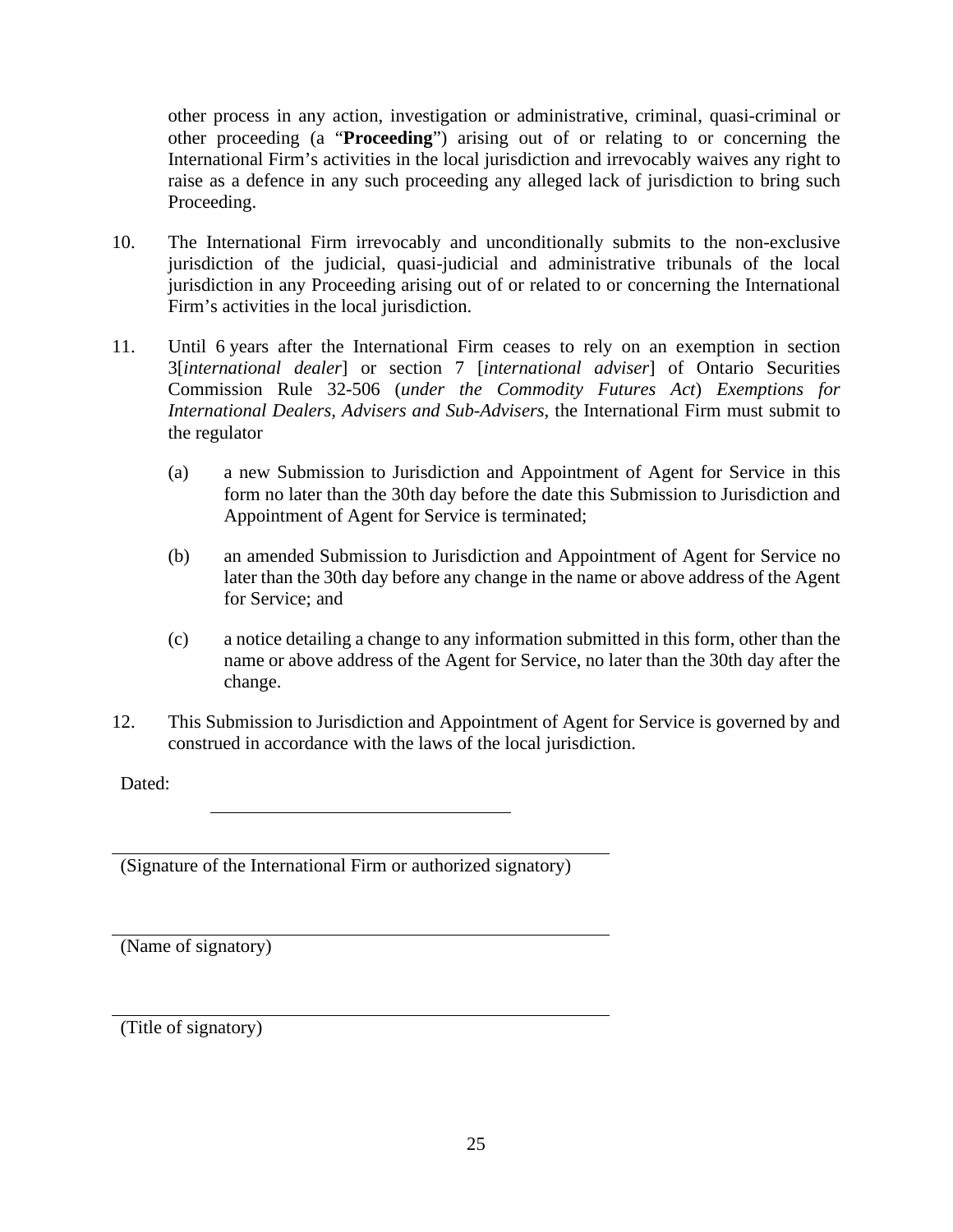# **Acceptance**

The undersigned accepts the appointment as Agent for Service of

\_\_\_\_\_\_\_\_\_\_\_\_\_\_\_\_\_\_\_\_\_\_\_\_\_\_\_\_\_\_ [*Insert name of International Firm*] under the terms and conditions of the foregoing Submission to Jurisdiction and Appointment of Agent for Service.

Dated:

(Signature of the Agent for Service or authorized signatory)

(Name of signatory)

(Title of signatory)

This form, and notice of a change to any information submitted in this form, is to be submitted through the Ontario Securities Commission's Electronic Filing Portal:

https://www.osc.gov.on.ca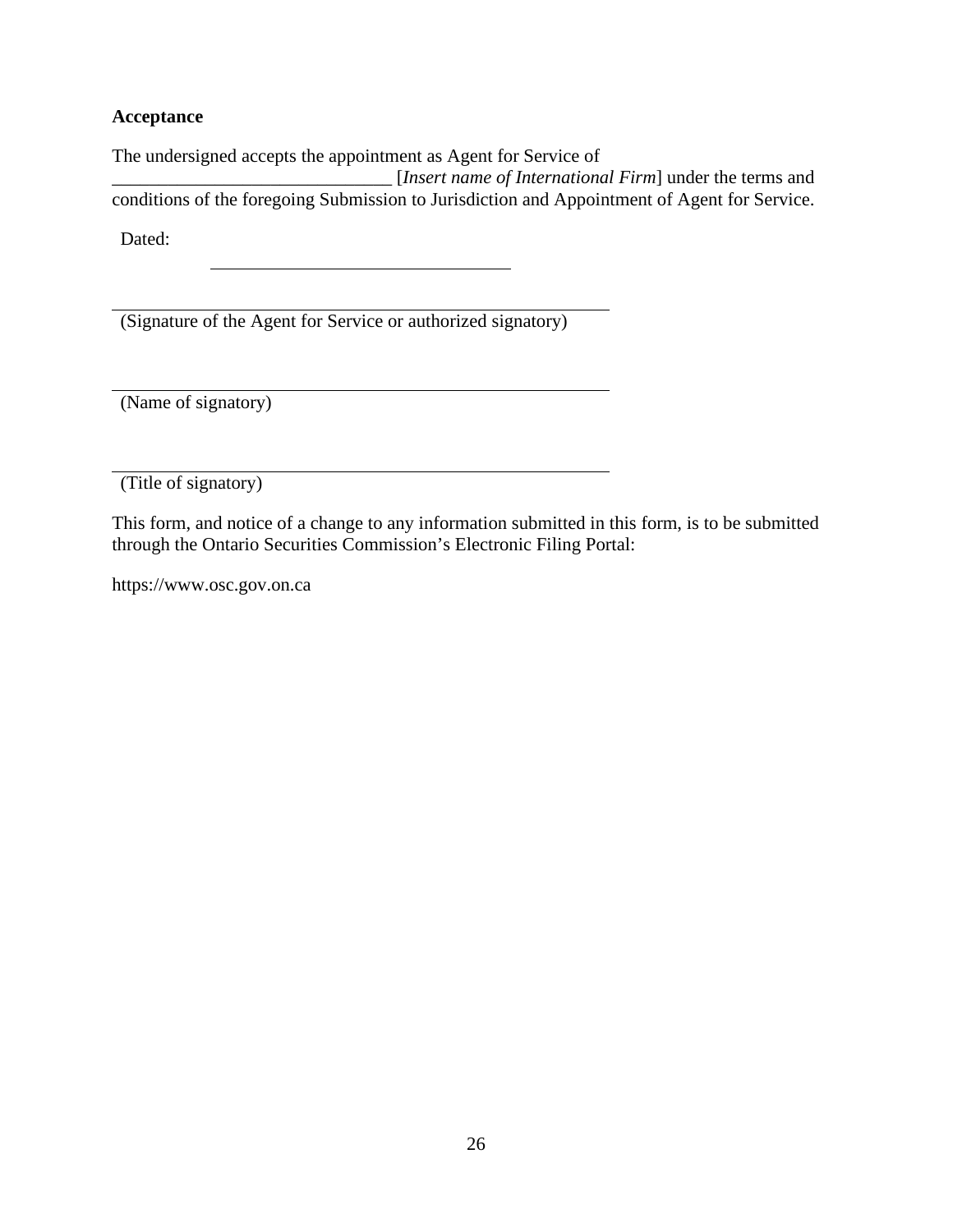# **ANNEX B**

### **PROPOSED AMENDMENT TO ONTARIO SECURITIES COMMISSION RULE 91-502**  *TRADES IN RECOGNIZED OPTIONS*

- **1. Ontario Securities Commission Rule 91-502** *Trades in Recognized Options* **is amended by this Instrument.**
- **2***.* **Section 1.1 is amended by deleting the definition of** "Canadian Options Course**" and by adding the following definitions:**

"Derivatives Fundamentals and Options Licensing Course" means the course prepared and conducted by The Canadian Securities Institute and so named by that Institute on the date that this Rule comes into force and every predecessor to that course and every successor to that course that does not significantly narrow a subject matter;

**3. Section 3.1 is amended by replacing** "the Canadian Options Course" **with** "the Derivatives Fundamentals and Options Licensing Course".

#### **4. Part 3 is amended by adding the following section:**

- 3.2 Section 3.1 does not apply to
- (a) a person or company exempt from the dealer registration requirement or the adviser registration requirement if the person or company complies with the terms and conditions of the exemption from the registration requirement; and
- (b) a person or company exempt from the CFA dealer registration requirement or the CFA adviser registration requirement (as those terms are defined in Ontario Securities Commission Rule 32-506 (Commodity Futures Act) *Exemptions for International Dealers, Advisers and Sub-Advisers*) if the person or company complies with the terms and conditions of the exemption from the registration requirement.

### **5. This Instrument comes into force on •.**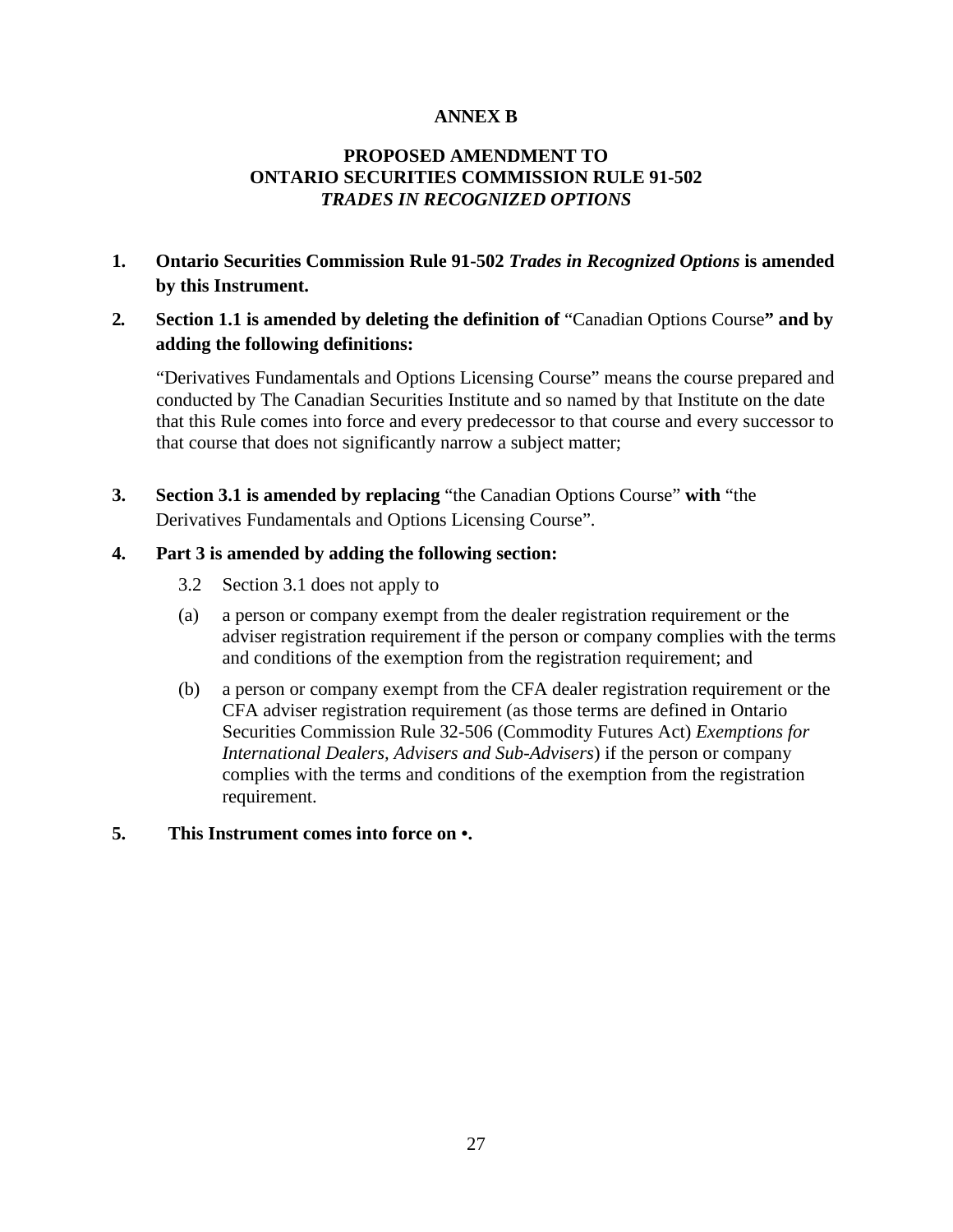# **ANNEX C**

### **Cost-Benefit Analysis Proposed OSC Rule 32-506 (Commodity Futures Act)**  *Exemptions for International Dealers, Advisers and Sub-Advisers* **and Proposed amendment to OSC Rule 91-502** *Trades in Recognized Options*

The Ontario Securities Commission (the **OSC**) is publishing the following for a 90-day comment period:

- Proposed OSC Rule 32-506 (Commodity Futures Act) *Exemptions for International Dealers, Advisers and Sub-Advisers* (**Proposed OSC Rule 32-506**), and
- Proposed amendment to OSC Rule 91-502 *Trades in Recognized Options* (**OSC Rule 91-502**) (the **Proposed 91-502 Amendment** and, together with Proposed OSC Rule 32-506, the **Proposed Instrument**).

The Proposed Instrument, if implemented, will codify exemptive relief that is granted by the OSC on a routine basis under both the *Commodity Futures Act* (the **CFA**) and OSC Rule 91-502 to international firms.

This relief will allow international firms to provide trading or advisory services in relation to foreign contracts to institutional clients (referred to as **CFA permitted clients** in the Proposed Instrument) in Ontario on similar terms and conditions to the international firm exemptions set out in National Instrument 31-103 *Registration Requirements, Exemptions and Ongoing Registrant Obligations* (**NI 31- 103**).

The exemptions in the Proposed Instrument generally reflect the standard terms and conditions of recent OSC exemptive relief decisions but have been streamlined to remove certain minor terms and conditions that we have concluded are no longer justified on cost-benefit grounds.

#### **Stakeholders affected by the Proposed Instrument**

The stakeholders who will be impacted by the Proposed Instrument are CFA permitted clients and international firms that provide trading or advisory services in relation to foreign contracts to CFA permitted clients.

The term "CFA permitted client" includes the following:

- registered firms under the *Securities Act* (Ontario) (the **OSA**) and the CFA
- pension funds
- investment funds
- registered charities
- certain high-net-worth individuals and their spouses and family trusts
- any other person or company who is a "permitted client" under NI 31-103.

Please refer to Proposed OSC Rule 32-506 for the complete definition of CFA permitted client.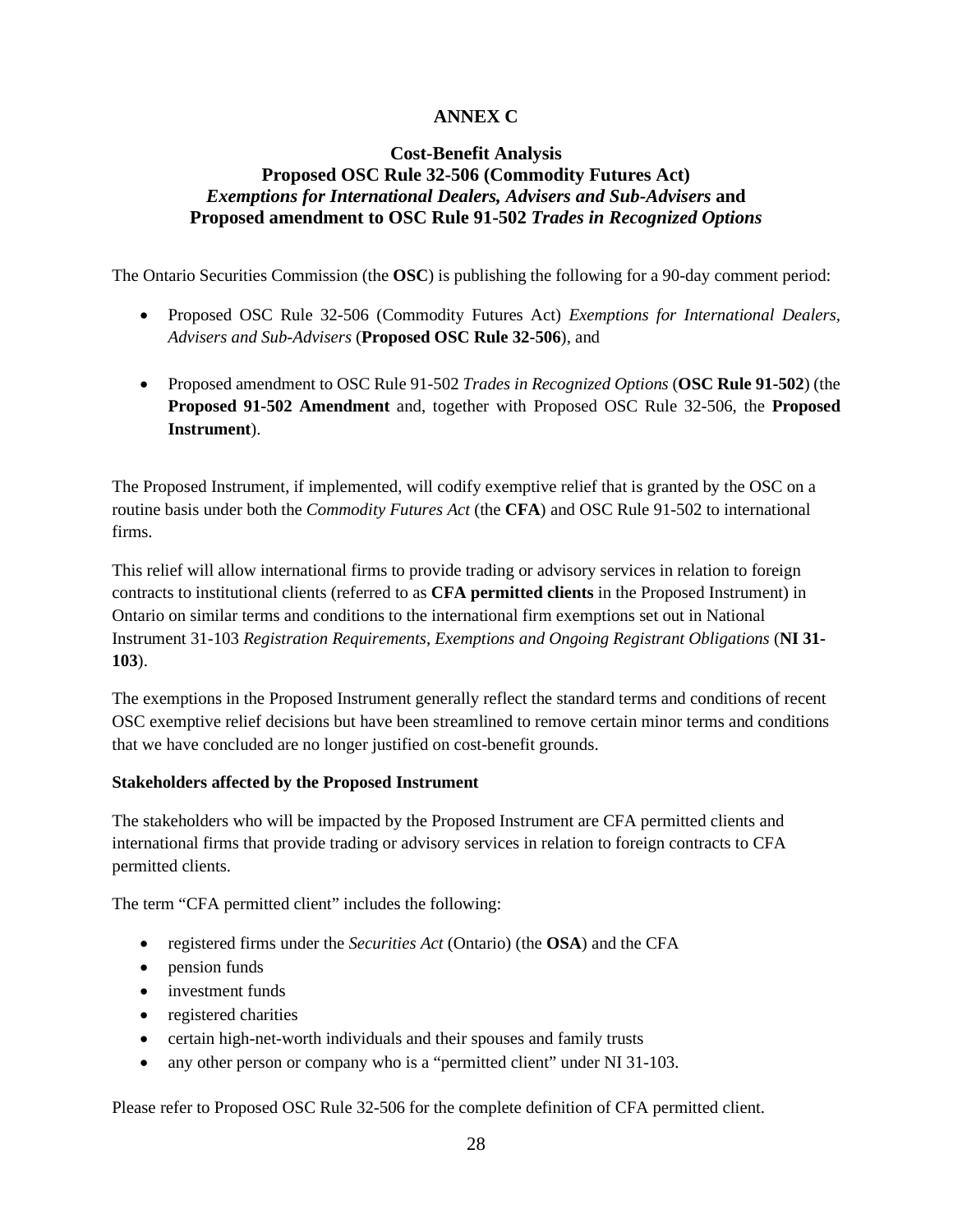The registration exemptions in Proposed OSC Rule 32-506 are generally available to the following international firms:

- an international dealer that has its head office or principal place of business in a specified foreign jurisdiction<sup>11</sup> and that is registered, licensed or otherwise authorized under the applicable legislation of the specified foreign jurisdiction to carry on the activities in that jurisdiction that registration as a dealer would permit it to carry on in Ontario;
- an international adviser that has its head office or principal place of business in a specified foreign jurisdiction and that is registered or is otherwise licensed or authorized under the applicable legislation of the specified foreign jurisdiction to carry on the activities in that jurisdiction that registration under the CFA as an adviser in the category of commodity trading manager would permit it to carry on in Ontario; and
- an international sub-adviser that has its head office or principal place of business in a specified foreign jurisdiction and that is registered or is otherwise licensed or authorized under the applicable legislation of the specified foreign jurisdiction to carry on the activities in the specified foreign jurisdiction as an adviser would permit it to carry on in Ontario and that has entered into an agreement with a principal adviser in Ontario.

Please refer to the terms and conditions of the applicable exemptions in OSC Rule 32-506 as applicable.

The Proposed Amendment to OSC Rule 91-502 is intended to provide an exemption from the proficiency requirement in section 3.1 of OSC Rule 91-502 in connection with advice relating to options that trade on foreign exchanges to permitted clients or trades in such foreign options to, with or on behalf of permitted clients if the person or company is in compliance with the terms of the exemption from the dealer or adviser registration requirement.

#### **Benefits of Proposed Instrument**

In this section we present our qualitative and quantitative assessment of the anticipated benefits of the Proposed Instrument to CFA permitted clients and international firms that provide trading or advisory services in relation to foreign contracts to CFA permitted clients. The baseline underpinning our analysis is the current set of regulatory requirements applicable to international firms under the CFA and OSC Rule 91-502.

<sup>11</sup> The term "**specified foreign jurisdiction**" means any of Australia, Brazil, any member country of the European Union, Hong Kong, India, Japan, Korea, Mexico, New Zealand, Singapore, Switzerland, the United Kingdom of Great Britain and Northern Ireland, and the United States of America. This list of foreign jurisdictions is based on the list of foreign specified foreign jurisdictions in OSC Rule 72-503 *Distributions Outside Canada,*  the foreign jurisdictions under consideration for proposed NI 93-101 *Derivatives: Business Conduct* (**NI 93- 101**) and NI 93-102 *Derivatives: Registration* (**NI 93-102**) and foreign jurisdictions in respect of which Commission has granted international firm relief. The fact that a foreign jurisdiction is not included in the definition of "specified foreign jurisdiction" is not intended to suggest any policy concern with the regulatory regime of that foreign jurisdiction. It simply means OSC staff have not had an opportunity to consider an application for relief from a firm in that foreign jurisdiction. We anticipate that this definition may be amended from time to time to include additional foreign jurisdictions once we have had a chance to consider the regulatory regimes in these additional foreign jurisdictions.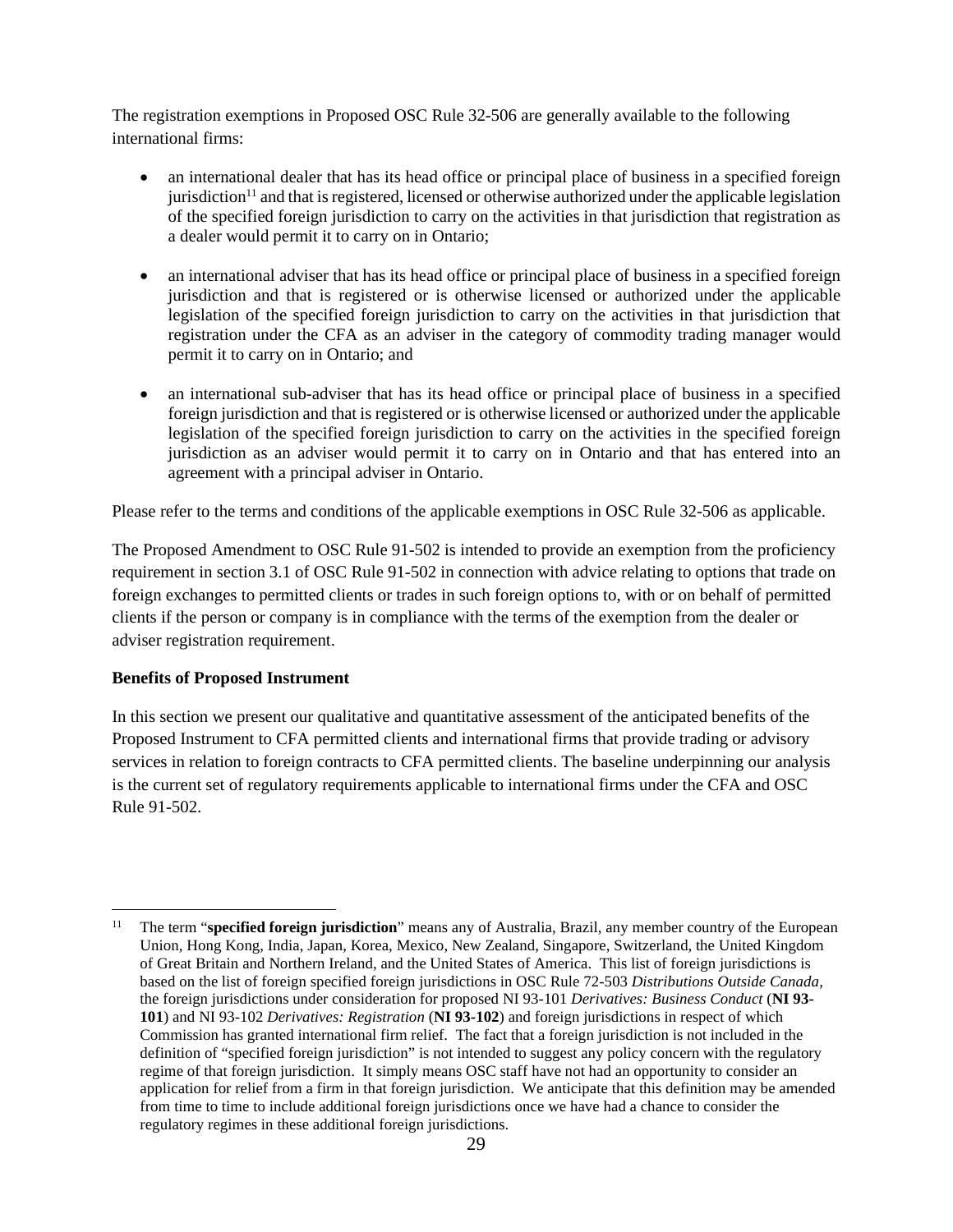#### Qualitative and Quantitative Analysis of the Anticipated Costs and Benefits of the Proposed Amendments

#### *Qualitative Analysis*

The Proposed Instrument, if implemented, will have the following benefits to CFA permitted clients and international firms that provide trading or advisory services in relation to foreign contracts to CFA permitted clients:

- it will have the effect of enhancing institutional investor choice and thereby reduce costs for institutional investors, since institutional investors will now be able to receive services from any international firm that is appropriately registered in its home jurisdiction and that meets the other conditions of the exemptions in the rule, and will not be limited to those international firms that have taken the additional step of applying for and obtaining exemptive relief from the OSC;
- it will eliminate the need for international firms to have to make individual applications for relief with the OSC in order to be able to benefit from the exemptions, thereby eliminating the need to pay application fees and associated legal fees (which in some cases may be passed on to the firm's Canadian institutional clients); and
- it will respond to stakeholder comments that the OSC and the CSA should propose amendments to their legislation to introduce an international dealer, international adviser and international subadviser exemption for international firms similar to the exemptions for international firms in NI 31- 103.<sup>12</sup>

We are of the view that there will be minimal compliance costs associated with the Proposed Instrument in the form of time spent by international firms and CFA permitted clients to review and familiarize themselves with new requirements.

#### *Quantitative Analysis*

The tables below set out the estimated cost reductions (subject to the assumptions below) that may arise as a result of the implementation of the Proposed Instrument.

The estimated cost reductions fall broadly into two categories:

- (i) estimated costs associated with filing an application for relief from the registration requirements applicable to international dealers, advisers and sub-advisers under the CFA (Table 1), and
- (ii) estimated costs associated with filing an application for relief from the options proficiency requirement in OSC Rule 91-502 (Table 2).

<sup>12</sup> See letter dated March 8, 2013 from the Investment Industry Association of Canada (**IIAC**) to the CSA Derivatives Committee. A copy of this letter can be found at the following link under the date March 8, 2013: http://iiac.ca/resources/submissions/ OSC staff published OSC Staff Notice 33-744 *Availability of registration exemptions to foreign dealers in connection with trades in options and futures contracts under the Commodity Futures Act (Ontario)* (**OSC Staff Notice 33-744**) in September 2014 in response to some of the concerns raised in this letter.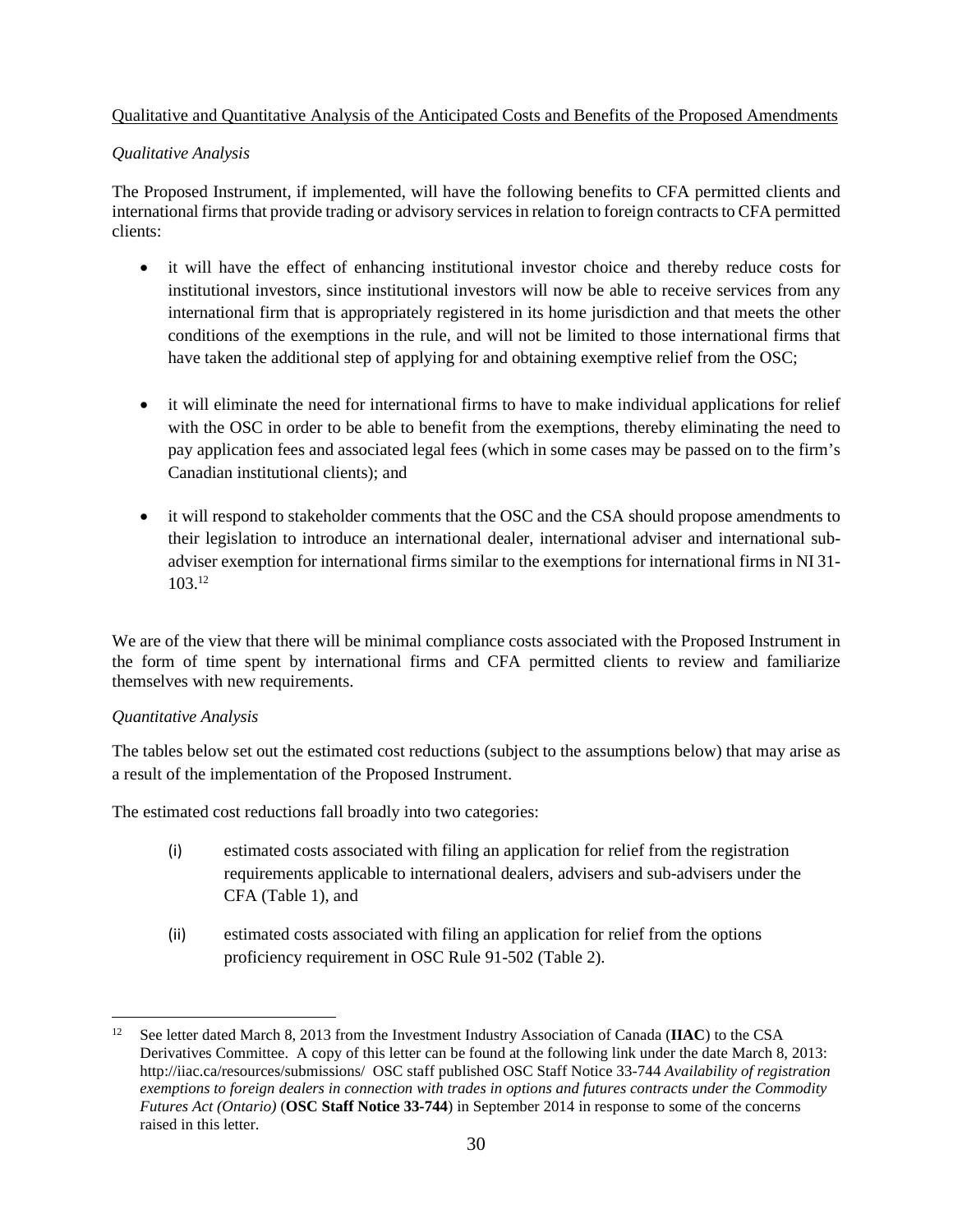We have not attempted to quantify the reduced regulatory costs for institutional investors resulting from the enhanced institutional investor choice described above as we believe this initiative is justified on the above cost-reduction grounds alone. In addition, we have not attempted to quantify the reduced regulatory costs for international firms resulting from our streamlining the exemptions to remove certain minor terms and conditions that we have concluded are no longer justified on cost-benefit grounds. However, these reduced regulatory costs for institutional investors and international firms would be in addition to these cost savings.

As part of our research, we conducted analysis on the historical applications filed by international firms over the period January 1, 2017 to December 31, 2019.

Based upon a review of our records, the OSC received the following applications for relief under the CFA between January 1, 2017 and December 31, 2019:

|                    | International dealer:      | 15 |
|--------------------|----------------------------|----|
|                    | International adviser:     | 20 |
|                    | International sub-adviser: | 22 |
|                    | Options proficiency:       | 18 |
|                    |                            |    |
| Total:             |                            | 75 |
| Average per annum: | 25                         |    |

The filing fees for such applications are generally as follows (per Filer):

| International dealer:       | $$4800^{13}$ |
|-----------------------------|--------------|
| International adviser:      | \$4800       |
| International sub-adviser:  | \$4800       |
| Options proficiency relief: | \$480014     |

Based on this analysis and using the estimated cost information in Tables 1 and 2 noted above, we have estimated the cost savings to international firms (which should result in reduced costs to their institutional clients) of our Proposed Amendments (Table 3).

<sup>&</sup>lt;sup>13</sup> An application for international dealer relief under the CFA typically includes a request for relief from the dealer registration requirement in s. 22 of the CFA and the trading restrictions in s. 33 of the CFA. Technically the fee for two heads of relief under OSC Rule 13-503 (Commodity Futures Act) *Fees* is \$7,000. However, this fee is typically reduced to \$4800 for just s. 22 relief with a partial fee waiver by the Director.

An application for options proficiency relief under OSC Rule 91-502 is typically combined with an application for international dealer relief or international adviser relief under the CFA. However, there is an additional fee requirement of \$4800 under OSC Rule 13-502 *Fees* applicable to this relief.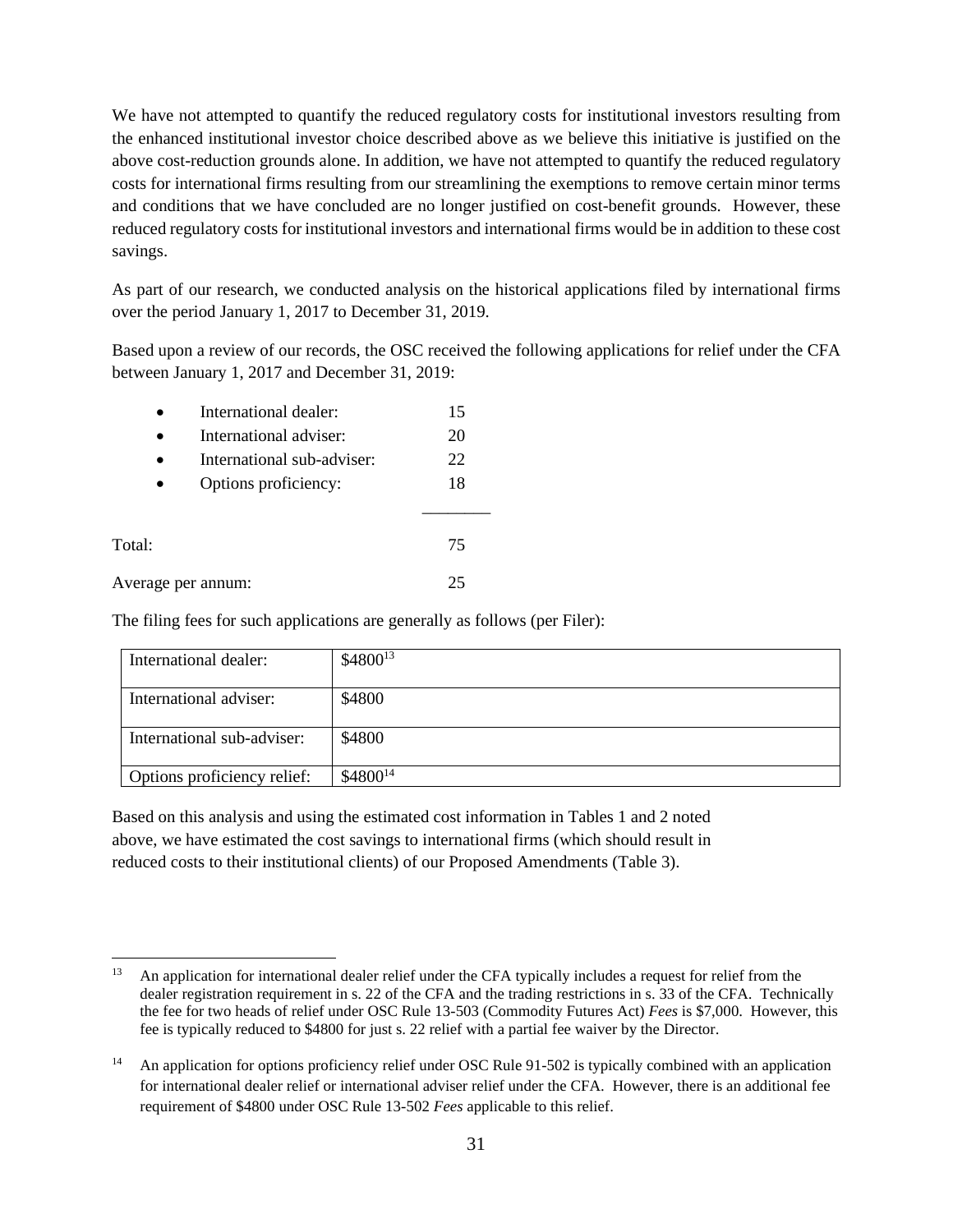| <b>TABLE 1</b>                                                                                                                                                        |                              |                                          |                  |  |
|-----------------------------------------------------------------------------------------------------------------------------------------------------------------------|------------------------------|------------------------------------------|------------------|--|
| <b>Application for Registration Relief under the CFA</b>                                                                                                              |                              |                                          |                  |  |
| Legal                                                                                                                                                                 | Time $(\#$<br>hours) $^{15}$ | Hourly<br>costs $(\frac{sx}{h}our)^{16}$ | <b>Total</b>     |  |
| How many hours, on average, is<br>required for legal counsel to<br>prepare, file and engage with the<br>OSC and the international firm on<br>the application process? | $10-15$ hours                | \$350                                    | \$3,500-\$5,250  |  |
| <b>Regulatory Cost</b>                                                                                                                                                |                              |                                          |                  |  |
| Cost of application                                                                                                                                                   | N/A                          | \$4,80017                                | \$4,800          |  |
| <b>Total estimated time and costs</b><br>associated with each application<br>for relief                                                                               | $10-15$ hours                |                                          | \$8,300-\$10,050 |  |

<sup>&</sup>lt;sup>15</sup> In order to develop an estimate of the number of hours required for an international firm and its advisors to file an application for registration relief and options proficiency relief, we have relied on data derived from staff's consultations with a small number of advisors and/or consultants involved in the preparation of these applications. We have not included any time spent by representatives of the international firm in working with counsel to prepare, file and engage with OSC staff on the application.

<sup>&</sup>lt;sup>16</sup> We assume that an international firm applying for relief would engage external legal counsel to prepare the application. We further assume that a lawyer with approximately 6-10 years' experience would represent the international firm on the application and the average hourly rate for a lawyer with this level of experience in Ontario is \$350. (Canadian Lawyer's 2019 Legal Fees Survey)

<sup>17</sup> Application fee paid to the OSC in accordance with OSC Rule 13-503 (Commodity Futures Act) *Fees*.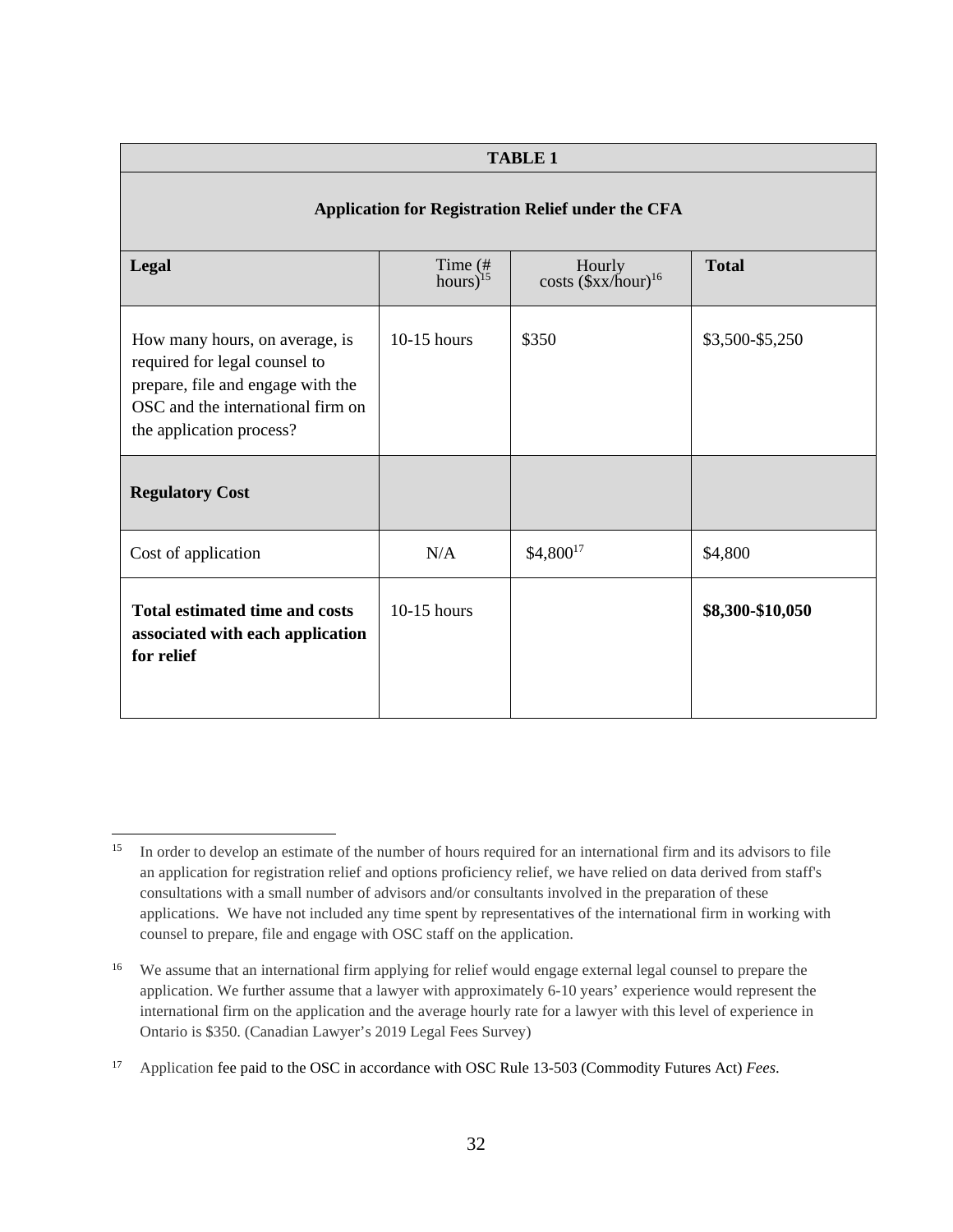| <b>TABLE 2</b>                                                                                                                                                        |                |                                  |         |  |
|-----------------------------------------------------------------------------------------------------------------------------------------------------------------------|----------------|----------------------------------|---------|--|
| <b>Application for Options Proficiency Relief under OSC Rule 91-502</b>                                                                                               |                |                                  |         |  |
| Legal                                                                                                                                                                 | Time (# hours) | Hourly<br>$costs$ ( $\&x/hour$ ) |         |  |
| How many hours, on average, is<br>required for legal counsel to<br>prepare, file and engage with the<br>OSC and the international firm on<br>the application process? | 5 hours        | \$350                            | \$1,750 |  |
| <b>Regulatory Cost</b>                                                                                                                                                |                |                                  |         |  |
| Cost of application                                                                                                                                                   | N/A            | \$4,80019                        | \$4,800 |  |
| <b>Total estimated time and costs</b><br>associated with each application<br>for relief                                                                               | 5 hours        |                                  | \$6,550 |  |

#### Estimated Cost Savings

Estimated cost savings to the international firm of filing an application for relief (based on historical research) (average/year):

<sup>&</sup>lt;sup>18</sup> We have discounted the time estimates for the applications for options proficiency relief as these are typically combined with an application for dealer registration relief or adviser registration relief.

<sup>19</sup> Application fee paid to the OSC in accordance with OSC Rule 13-502 *Fees*.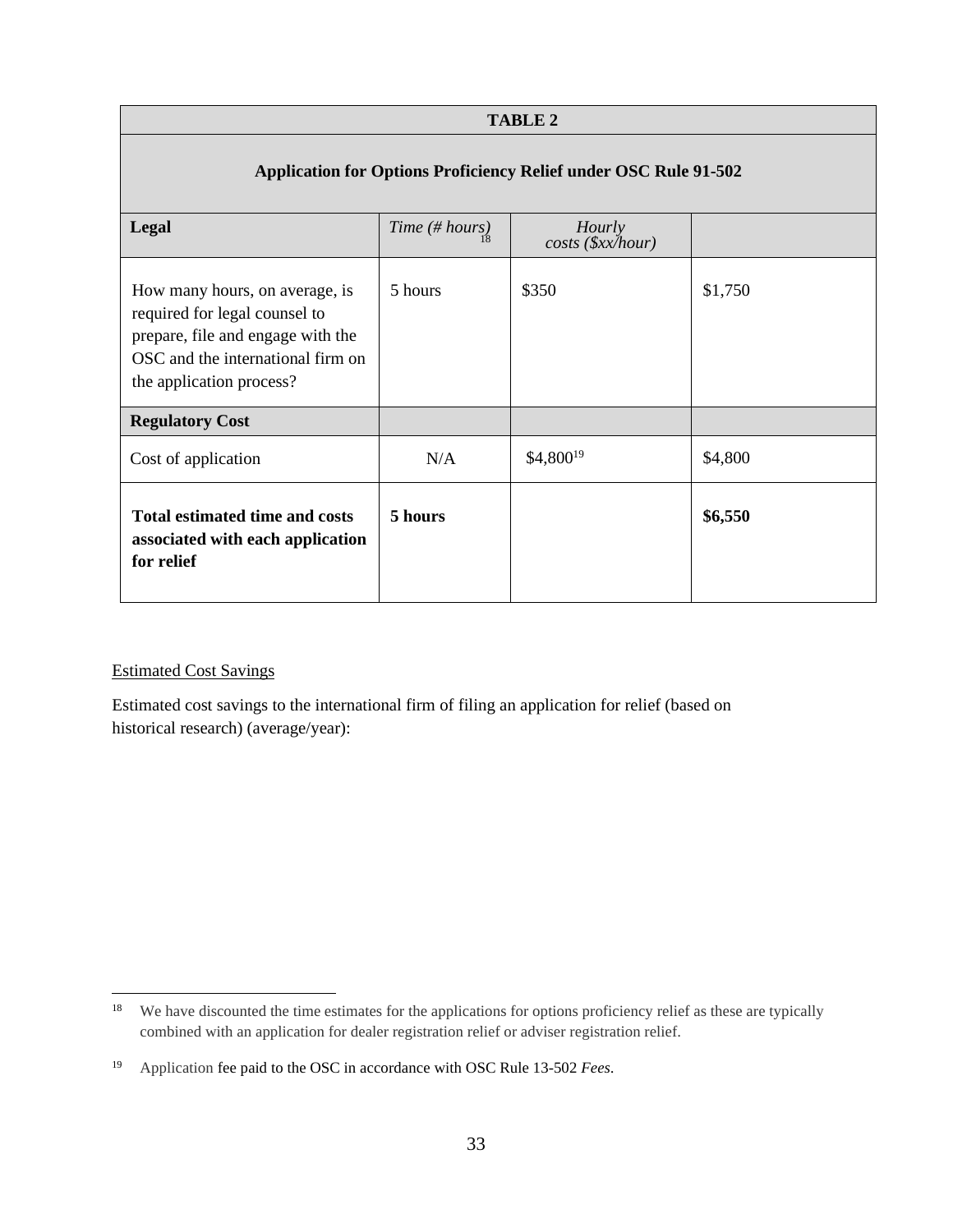| <b>TABLE 3</b>                                                                                                               |                                                                                                                       |                                                                                                                         |                                                                                                                                                                                                                                                     |
|------------------------------------------------------------------------------------------------------------------------------|-----------------------------------------------------------------------------------------------------------------------|-------------------------------------------------------------------------------------------------------------------------|-----------------------------------------------------------------------------------------------------------------------------------------------------------------------------------------------------------------------------------------------------|
| Number of<br>applications filed<br>requesting relief<br>from registration<br>requirements under<br>the CFA<br>(average/year) | Number of<br>applications filed<br>requesting relief<br>from options<br>proficiency<br>requirements<br>(average/year) | <b>Total reduction of</b><br>time spent on<br>preparing, filing<br>and completing<br>these applications<br>with the OSC | <b>Total cost reduction from</b><br>eliminating the need to file an<br>application for relief.<br>$#$ of applications that would no<br>longer be filed x average cost of<br>preparing and completing an<br>application – see Tables 1 & 2<br>above) |
| 19                                                                                                                           | 6                                                                                                                     | $10-15$ hours per<br>application                                                                                        | \$157,700-\$190,950 (CFA relief)<br>\$39,300 (91-502 relief)                                                                                                                                                                                        |

#### **Risks and Uncertainties**

As noted above, the exemptions in the Proposed Instrument are generally consistent with the exemptions contained in recent exemptive relief decisions but have been modified and streamlined slightly to remove certain terms and conditions that we have concluded are no longer justified on cost-benefit grounds.

The principal change to the current standard form of decision is as follows:

Recent decisions have generally included a condition that the international firm notify the Commission of any regulatory action in respect of the applicant firm or predecessors or specified affiliates of the applicant firm by completing and filing a notice set out in an appendix to the decision. The required disclosure is generally similar to the disclosure required of registered firms by Part 7 of Form 33-109F6 *Registration Information* (**Form 33-109F6**). The condition may allow the applicant firm to satisfy this disclosure requirement by filing a notice that incorporates by reference certain disclosure made by the firm in its home jurisdiction.

Based on our experience with these applications and discussions with counsel in relation to the international firms' experience in complying with these terms and conditions, we have decided not to include this condition as a condition of the exemptions in the Proposed Instrument since

- there is no corresponding notification requirement in the exemptions for international firms in NI 31-103; and
- we have been advised by applicant firms that compliance with this condition may result in significant additional regulatory burden, since it may require substantial amounts of regulatory disclosure that is already publicly available being reformatted and restated to comply with the form requirements of NI 33-109 and the appendix to the decision.